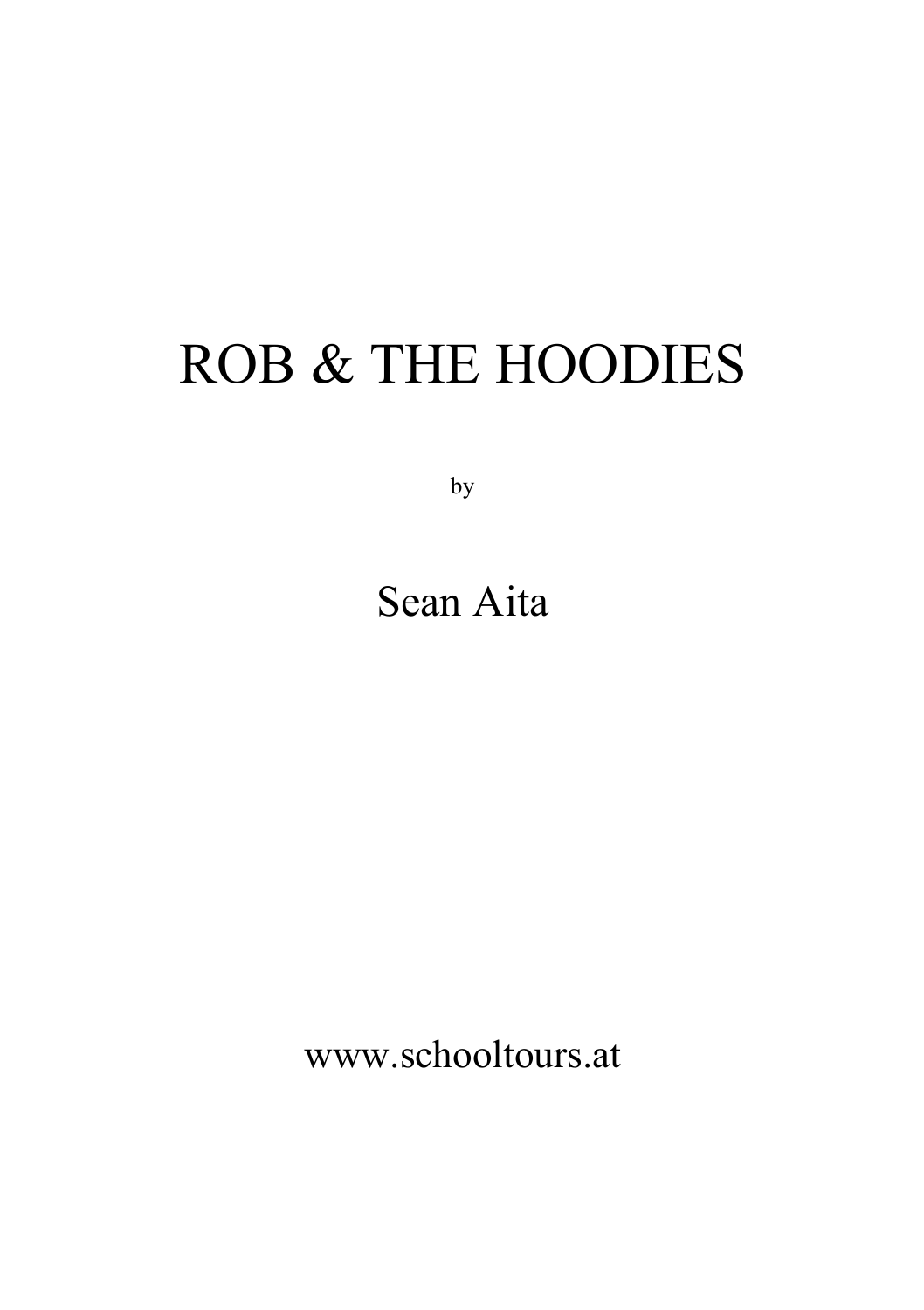**Robin Hood** is a **heroic outlaw** in English folklore. A highly skilled archer and swordsman, he is known for **"robbing from the rich and giving to the poor"**, assisted by fellow outlaws known as his **"Merry Men".** Traditionally in films, Robin and many of his men are depicted wearing Lincoln **green clothes**. … Robin Hood became a **popular folk figure** starting in **medieval times** continuing through **modern literature, films, and TV**. In the earliest sources Robin Hood is a commoner, but he was often later portrayed as an **aristocrat** wrongfully dispossessed of his lands and **made into an outlaw by an unscrupulous sheriff** .

In modern versions of the legend, Robin Hood is said to have taken up residence in the verdant **Sherwood Forest** in the **county of Nottinghamshire**. *From: Wikipedia* 

Hello and welcome,

Oh wow – how's that for a hero? Can you get more heroic than that? By the way, if the above text extract is too difficult for you, just look at the phrases in bold print – that 's all you need to understand the text!

I'm sure you've read the **story** (in German, or perhaps even in easy English) and seen one (or more) film version(s). T**he 2010 action film** based on the **Robin Hood** legend, directed by Sir Ridley Scott and **starring Russell Crowe**, was the opening movie of the 63rd **Cannes Film Festival** six years ago.

**Robin Hood** is a popular folk hero, a **legend**. You know how it is with legends – they start off at some point in history, perhaps as real persons, and as time goes on, the stories keep changing. 'Heroes' are always wanted and needed! Their lives are often turned into novels and ballads, songs, poems and plays (yes, plays, such as **Vienna's English Theatre's 201 6/1 7 touring production** , **Rob and the Hoodies**). Film versions all over the world make these characters even more popular and heroic. And – there is also some **connection to Austria**, you know! I give you three clues: Richard the Lionheart – Dürnstein – Blondel!

As legends go, there are always **good** and **evil** characters. After lots of fights and intrigues, the good wins over the evil and lives as 'hero' happily ever after. Easy, isn't it? We don't actually know, though, whether the good character was really that good, or the bad character was really that evil – and as Rob, the main character in the play, puts it: *We choose someone to be a hero but we don't really know anything about the true story… It just depends who is telling the story*.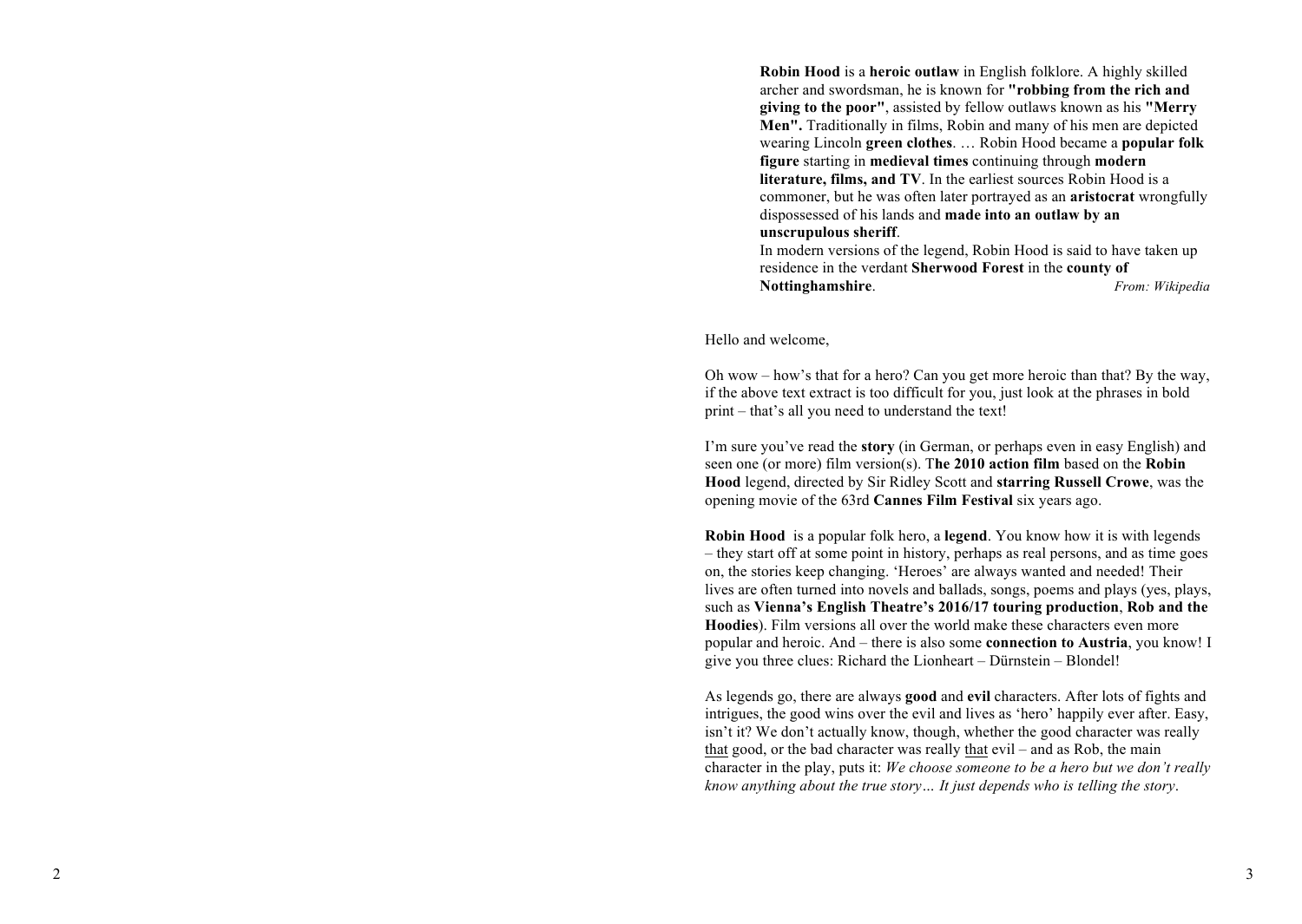One thing is certain: the author who is telling you this story, or rather, who has written this play for you, loves **fun**. Of course there are some **serious issues** in the play, such as bullying, stealing, and having to stand up for one's rights. But the 'Merry Men', John and Will, are merry (hilariously funny) indeed! And Marianne – what a surprise she turns out to be! Enough of that! If you want to know more, read the script, watch the performance – and laugh your heads off!

Enjoy!

Helena Hirsch

### *Note to teachers (and students):*

*When pre-reading the text (i.e. working through it before seeing the performance) please bear in mind that students don't have to translate/look up every new word or phrase in order to understand the text. During the performance, through voice, action, movement and mime, there is no need to translate – students see, hear, feel – and understand. We have deliberately reduced the translations in the footnotes of the text to encourage students to 'guess'.*

*There are some quick-check comprehension questions at the end of the text. More exploitation strategies and activities can be found in the extensive worksheet (available for download from www.schooltours.at as from September 2016). You can also download a list of Topic Words (I can talk about … plays and acting) to help pupils acquire and store frequently used words they need for reading/talking about plays and drama. This vocabulary sheet will be particularly useful for your students if you read/work through the play (or parts of it) prior to the performance. The above quotation has been taken and adapted from: http://en.wikipedia.org/wiki/Robin\_Hood*

> **Worksheet available online www.schooltours.at**

### **The Characters**

This play is performed by four actors.

| <b>Rob Loxby</b>       | a teenage schoolboy                  |
|------------------------|--------------------------------------|
| <b>Will Parlett</b>    | a schoolboy                          |
| John Little            | the class comedian                   |
| <b>Marianne Maiden</b> | a teenage schoolgirl                 |
| <b>Miss Sherreff</b>   | a teacher                            |
| K.I                    | leader of the Hoodies, a street gang |
| <b>3 Hoodies</b>       | members of a street gang             |

The story takes place in the modern city of Nottingham in the East Midlands region of England.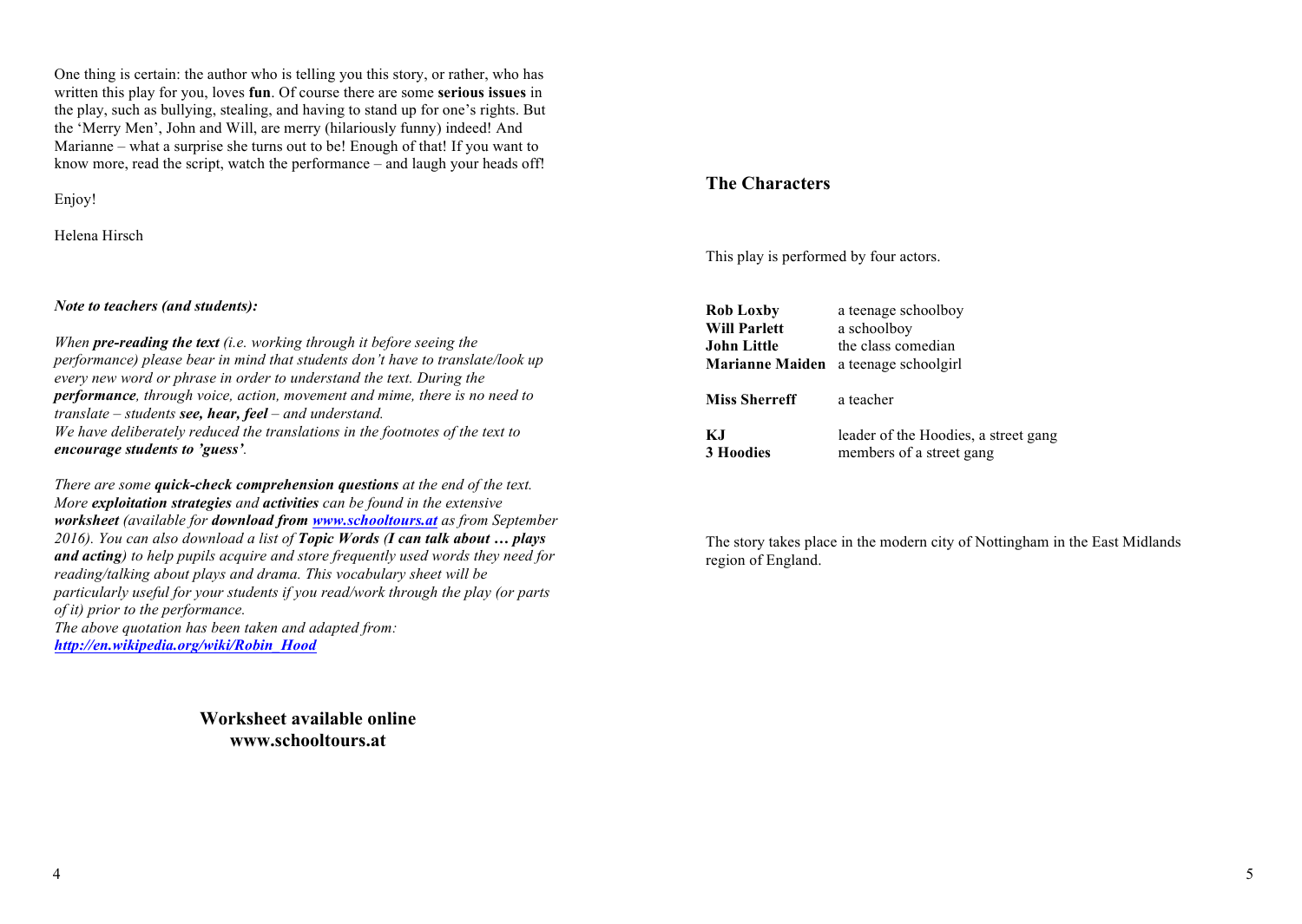## **ROB & THE HOODIES**

**by Sean Aita**

### *Scene 1: Introductions*

*We are outside the Sherwood Forest comprehensive school in Nottingham. Three members of the "Hoodies" gang enter. They are called the Hoodies because of the hooded sweatshirts they wear.* 

### HOODIES:

Hanging around at the end of the street. Stealing from the people we meet. You'd better not be on your own. Not if you want to keep your phone. Better keep an eye on your money. We'll take that too because we think it's funny! You've guessed by now, we're not the goodies, Tough luck<sup>1</sup> kid, you've met the Hoodies!

HOODIE 1: Quick! Someone's coming.

*The Hoodies hide. Rob Loxby enters. He is wearing a school uniform with a blazer and tie, and carrying a school bag. He looks around to see if anybody is watching him but doesn't see the Hoodies. He clears his throat<sup>2</sup> before speaking.*  ROB: Hi everybody. My name is Rob Loxby, and I'd like to welcome you all to our performance of … HOODIE 1: *(stepping out)* Who are you talking to, Loxby? *The Hoodies laugh and come out of hiding.*  ROB: Nobody. HOODIE 2: That's right, because there's nobody here. *(He points towards the audience.)*  HOODIE 3: Are you talking to yourself? Are you nutty<sup>3</sup>, Loxby? ROB: No. HOODIE 3: I think you are. I think you're as nutty as a fruitcake. ROB: I'm not. HOODIE 2: You are. You're talking to yourself. ROB: I'm not talking to myself. I was practicing my opening speech. I was rehearsing. HOODIE 1: Rehearsing? What for? ROB: The school play.

HOODIE 1: You? Acting in a play? Don't make me laugh. Wait until I tell KJ this. HOODIE 2: Go on then. Do some acting. ROB: I can't. HOODIE 3: Of course you can. Do some Shakespeare. ROB: I don't know any Shakespeare. HOODIE 1: Pretend to be a tree then. *(All the Hoodies pretend to be trees, then burst out laughing).*  HOODIE 2: Do you remember when Miss Sherreff gave us a drama lesson, and she made us do that for an hour? HOODIE 3: Acting is for losers, Loxby. HOODIE 1: What play are you doing then? ROB: *(muttering<sup>1</sup> so they can't hear him.)* HOODIE 1: What ? ROB: Robin Hood. HOODIES: *(together)* Robin Hood! HOODIE 3: Loxby's my hero! HOODIE 1: He's going to fight the evil Sheriff of Nottingham. *Hoodies have a mock fight<sup>2</sup>*. HOODIE 2: Then get together with Maid Marian. HOODIE 3: *(She pulls him close and pretends to give him a kiss.)* Ooh! Robin, you're so handsome. (She pushes him away.) But I prefer Batman<sup>3</sup>! HOODIE 1: And finally save the world. HOODIE 3: Is that right? Is that how the story goes? ROB: Something like that. HOODIE 3: I can't wait to see you in a pair of green tights. It's almost worth coming to school for. *A school bell rings.*  ROB: I've got to go. It's time for my tutor group<sup>4</sup>. HOODIE 1: Not so fast, Robin of Sherwood. You have forgotten something. *Hoodie 1 holds his hand out.*  HOODIE 2: Robbing the rich to feed the poor. ROB: But I'm not rich. HOODIE 1: That's all right. We're not poor. ROB: I haven't got any money. HOODIE 2: *(taking his school bag)* What is in this bag then? *He takes out a mobile phone.*  ROB: Give that back. *He takes out a lunch box.* 

 $3$  bevorzugen (... aber Batman ist mir lieber!)  $4$  Klasse, Tutorengruppe

 $<sup>1</sup>$  Pech gehabt</sup>

<sup>&</sup>lt;sup>2</sup> sich räuspern

 $3$  verrückt (as nutty as a fruitcake – total verrückt)

 $^{\rm l}$  murmeln  $^{\rm l}$ 

<sup>2</sup> einen gespielten Kampf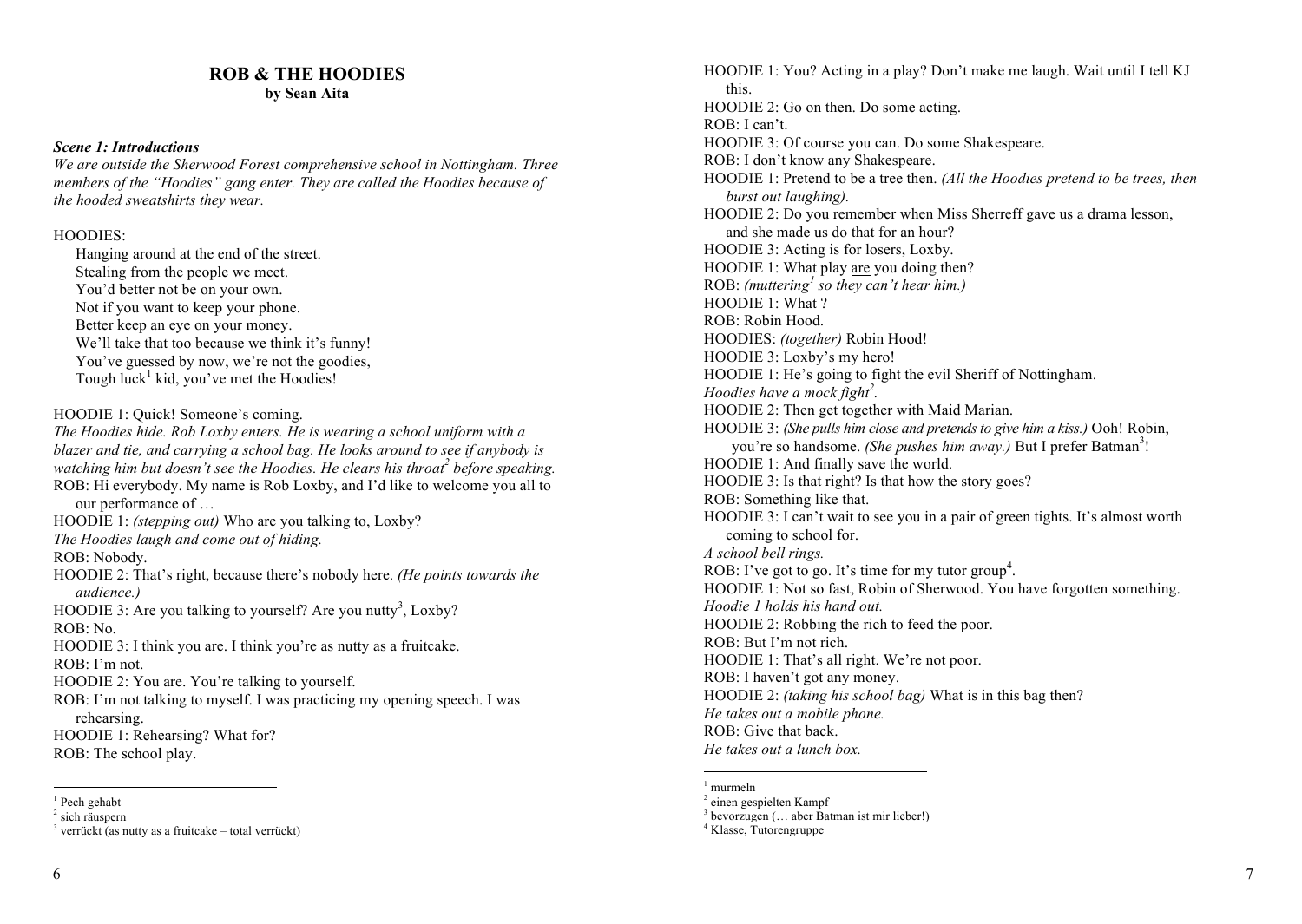$HOODIE 2$ : Look, a packed lunch<sup>1</sup>. Did mummy give you a packed lunch? Crisps, chocolate bar, sandwich. HOODIE 1: What sort? HOODIE 2: Cheese and ham. HOODIE 1: My favourite. Thanks, Loxby. Now get lost. And give our love to school. *The Hoodies turn to exit. Rob stops Hoodie 2.* ROB: That's my lunch. HOODIE 2: You're an actor. You can pretend you've already eaten it. *Rob turns to go.*  HOODIE 2: Hey, Loxby? ROB: What? HOODIE 2: Do you know what a ship does when it comes into a port? ROB: No. What? *Hoodie 2 points at Rob's tie. Rob looks down. He flicks<sup>2</sup> the tie up into Rob's face.* HOODIE 2: Ties up! *He then treads on his toe.*  HOODIE 2: And anchors down! *Hoodie 2 exits laughing. Rob watches them for a moment, and then turns and exits.* 

### **Scene 2: At School**

*A school bell rings: Will Parlett and John Little, two school boys, enter. Will is a little overweight and fond of sweet things. John is the class joker. Miss Sherreff, the teacher, enters.* 

MISS SHERREFF: Good morning, class. CLASS: Good morning, Miss Sherreff. *Rob enters*.

ROB: Sorry I'm late, Miss Sherreff.

MISS SHERREFF: Hurry up, please.

### *Rob sits.*

MISS SHERREFF: I have been asked by the headmaster to tell you that this evening after school there will be the first rehearsal for the school play. This year's school play is by Robert Loxby and it tells the story of a famous English folk hero. Can anybody guess who it is?

*John answers her with a silly name.* 

MISS SHERREFF: Very funny, John Little, any more jokes and you are in

detention<sup>1</sup>. It's someone famous for stealing from the rich to give to the poor … this person lives in the forest, wears green, and has a bow and arrow. Tell them who it is, Loxby. ROB: It's Robin Hood. WILL: But Robin Hood's American. ROB: No, he isn't. WILL: He is. I saw the film. Russell Crowe played him. JOHN: Russell Crowe's not American, he's Australian. WILL: What? Robin Hood's Australian? JOHN: No. He's English. He's from Nottingham, just like us. WILL: Who, Russell Crowe? JOHN: Robin Hood, durr brain<sup>2</sup>! WILL: Is that true, Miss? MISS SHERREFF: Well not exactly. He's a legend, a story, so nobody knows the truth. What is true is that the story is set in a very exciting part of history, the medieval period<sup>3</sup>. Can anybody tell me anything about the medieval period? JOHN: Were there knights in armour<sup>4</sup>, Miss? MISS SHERREFF: Yes, there were. Very good. What else? ROB: The Crusades<sup>5</sup>, Miss? MISS SHERREFF: Excellent. The story of Robin Hood is set during the Crusades against the emperor<sup>6</sup> Saladin in the reign of King Richard<sup>7</sup> the First, known as the Lionheart. WILL: What were the Crusades, Miss? MISS SHERREFF: They were wars fought by the Christian countries to win back Jerusalem and the Holy Land from the Muslims. ROB: But aren't there Muslim holy shrines<sup>8</sup> in Jerusalem as well? MISS SHERREFF: Yes, and Jewish ones, too. There are still problems today over who has the right to worship<sup>9</sup> in them. JOHN: Where does Robin Hood fit in to all this? MISS SHERREFF: King Richard spent most of his reign fighting abroad in the Crusades, and the people he gave power to ruled the country unfairly while he was away. Robin Hood was an outlaw<sup>10</sup> who stood up for<sup>11</sup> justice for the

1 nachsitzen

- <sup>7</sup> während der Herrschaft König Richards
- <sup>8</sup> Heiligtümer
- $9$  an einem Gottesdienst teilnehmen<br><sup>10</sup> Geächteter. Bandit

<sup>&</sup>lt;sup>1</sup> Lunchpaket, Jause

<sup>2</sup> mit einer schnellen Bewegung (die Krawatte ins Gesicht werfen)

<sup>2</sup> Spatzenhirn

<sup>&</sup>lt;sup>3</sup> das Mittelalter

<sup>4</sup> Ritter in Rüstung

<sup>&</sup>lt;sup>5</sup> die Kreuzzüge

<sup>6</sup> Herrscher

 $11$  sich stark machen für  $\dots$ , einsetzen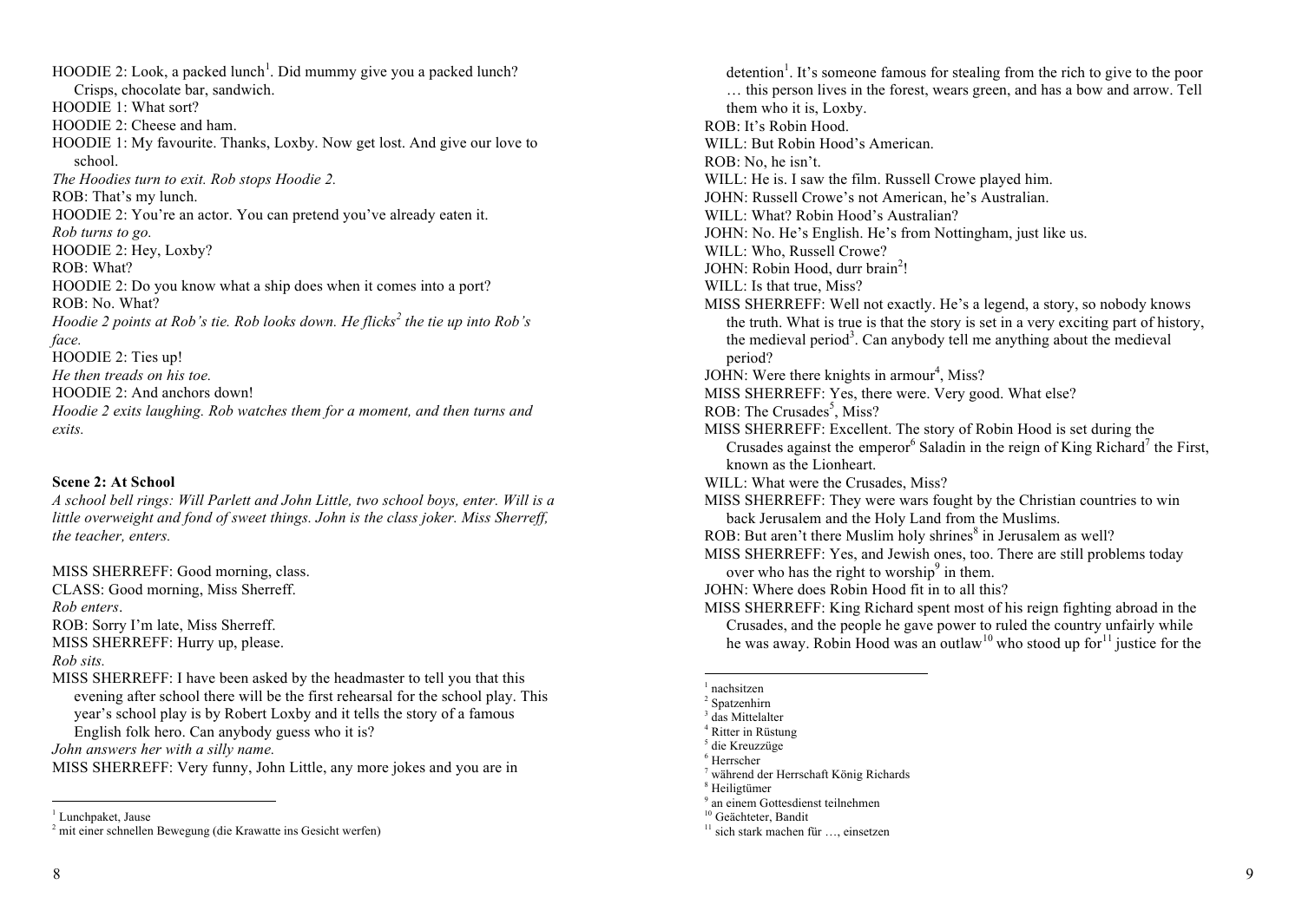poor. Now if you want to know more, rehearsals are after school tonight. *Music.*

### **Scene 3: The first rehearsal**

*Rob pulls a large trunk onto the stage. It holds the props and costumes for the play. Rob has a school bag. He puts it down on the stage. Miss Sherreff enters.* 

MISS SHERREFF: Now make sure you don't make a mess, and turn the lights off when you finish. I'll be back to lock up at seven. ROB: Did you see anybody outside, Miss? There's nobody else here yet. MISS SHERREFF: No. I'm sorry, not yet. ROB: Thanks, Miss. *She exits. Rob takes a green hat with a feather in it, a bow, a quiver of arrows<sup>1</sup> and a horn from the trunk. He puts on the hat, puts the quiver and the bow over his shoulder, and then holds up the horn.*  ROB: Ha! The wicked Sheriff of Nottingham! I have you and your soldiers now. I only have to call my merry men with my hunting horn. *He tries to blow it. A very silly sound comes out. He shrugs and puts it back in the trunk. He takes the bow off his shoulder and puts an arrow in it. He pulls back the string. John Little enters.*  JOHN: Hello. ROB: *(Rob lets go of the string which hits his thumb.)* Ow! Oh! Hi! ROB: Have you come for an audition? JOHN: Audition? I don't want to audition. I thought you were just giving out parts. *He turns to leave.*  ROB: I am. I just want to see what part is best for you. JOHN: OK. ROB: What do *you* want to play? JOHN: Robin Hood of course. ROB: Oh. I'm sorry, you can't. JOHN: What? ROB: I'm playing Robin Hood. JOHN: Why? ROB: I've learned all the lines. JOHN: Forget it then. *He turns to leave.*  ROB: Just a minute. You can play the bad guy if you like. JOHN: The bad guy?

ROB: The evil Sheriff of Nottingham. JOHN: Evil, huh? ROB: It's a good part. A very good part. JOHN: Ok. Why not? I can do evil<sup>1</sup>. *Will Parlett enters. He is wearing a very short green tunic<sup>2</sup> over a pair of bright green tights which only reach up to his knees. He has a tiny Robin Hood hat on his head. He is drinking a large soda drink through a straw. He is also carrying a huge box of "pick and mix" sweets.* WILL: Is this where the play is? JOHN: What have you got on, man? WILL: It's a Robin Hood costume. It's my cousin's. JOHN: How old is your cousin? WILL: Seven. JOHN: You look like the Jolly Green Giant<sup>3</sup>! (Points at Rob) Anyway, he's playing Robin Hood. WILL: Why? JOHN: Because if you fought the evil Sheriff of Nottingham you'd have to sit on him to win. WILL: Ha, ha, ha. Very funny. *Will holds out the box of sweets to John. John crosses to him and reaches for a sweet. Will moves the packet so that he misses it and then kicks him from behind. John laughs. They then slap hands<sup>4</sup> in greeting. They are obviously good friends.*  JOHN: You have got to get out of that costume before someone sees you. *(To Rob)* Haven't you got anything else for him to wear? ROB: There's the costume for Friar Tuck.  $JOHN: Who is he?$ ROB: A monk. *He pulls a monk's robe from the trunk.* JOHN: Perfect. Go and put this on. WILL: Do I have to? JOHN: Yes, you do! *Will goes behind the scenery to change into the costume. John looks in the trunk.* JOHN: What else have you got? Hey, there's loads of great stuff in here. *He pulls out a toy light saber<sup>5</sup> .* JOHN: (as Darth Vader) Can you feel the force, Luke<sup>6</sup>? ROB: Those are costumes and props from old school plays. We probably

 <sup>1</sup> Köcher mit Pfeilen

 <sup>1</sup> …gemein sein kann ich gut

<sup>2</sup> hier: uniformähnliche Jacke, Kasak

<sup>3</sup> Figur aus der Werbung (Mascot of the Green Giant food company; in TV commercials he only says

<sup>&</sup>quot;Ho, ho, ho")  $4$  abklatschen

<sup>5</sup> Spielzeuglaserschwert

<sup>6</sup> Zitat aus 'Star Wars': Spürst Du die Macht, Luke? (Darth Vader und Luke Skywalker)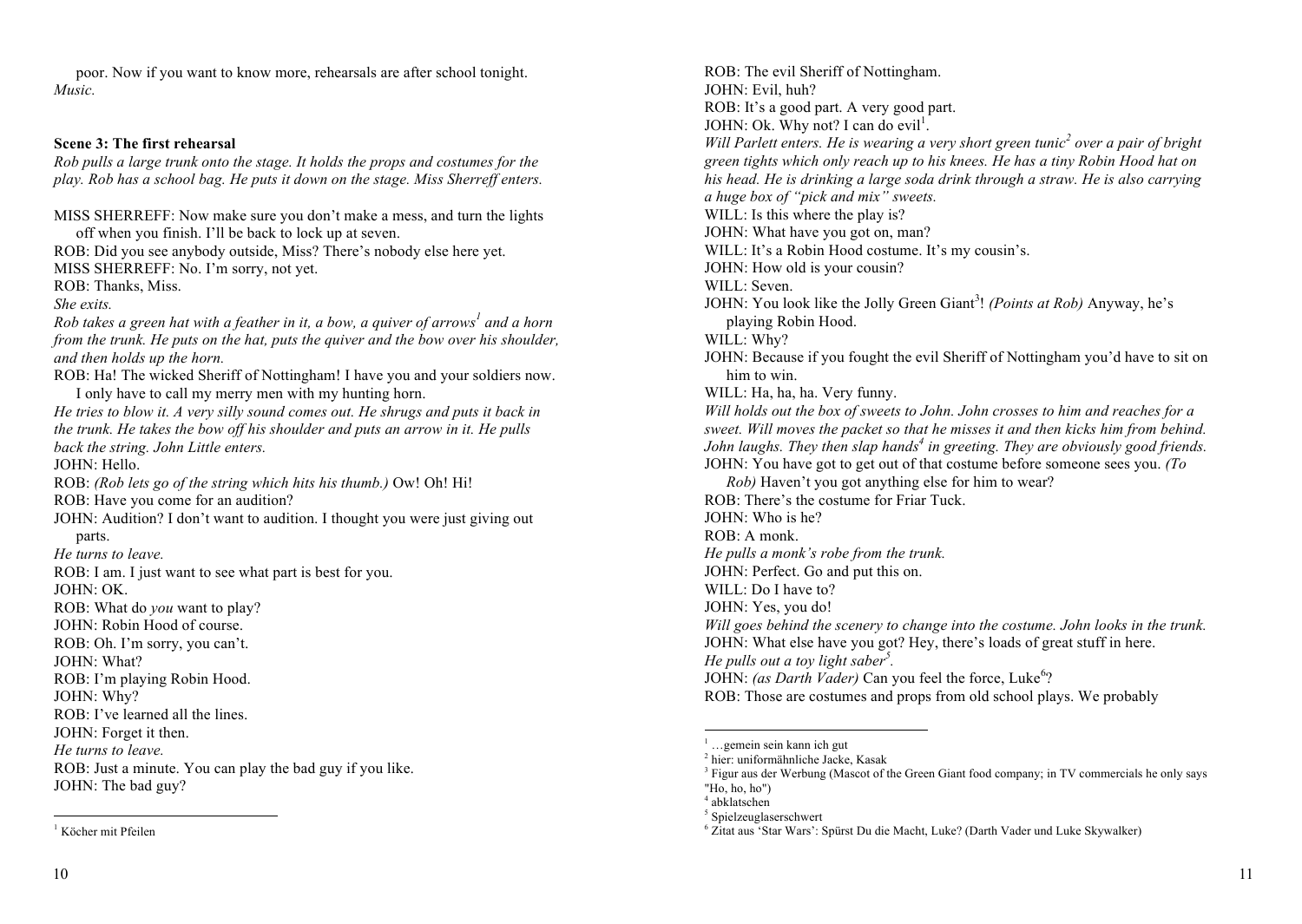shouldn't mess about with them. JOHN: No, sure. No problem. ROB: *(passing him a script)* Here. Take one of these, and don't touch anything else. JOHN: I won't. *Will returns in the monk's robe.*  WILL: How do I look? ROB: Good. Just like the real Friar Tuck. WILL: Really? JOHN: Yeah – if the real Friar Tuck wore a sack. WILL: You're just jealous because I've got a costume already. What are *you* wearing in this play then? *John pulls a long blonde wig out of the trunk and puts it on.*  JOHN: How about this? *A teenage girl, Marianne Maiden, enters.*  MARIANNE: Very nice. *John takes off the wig as quickly as possible.* ROB: Are you here for the audition? MARIANNE: Yeah. ROB: Let me get you a script. Maid Marian comes in on page five. MARIANNE: Who says I want to play Maid Marian? ROB: It's the only part in the play for a girl. Unless you want to play a nun? MARIANNE: Why can't I play Robin Hood? ROB: He's a *man*. MARIANNE: He's a *legend*. Legends can be changed. It happens all the time. This is the twenty-first century. Anyway, you've already got a Maid Marian. ROB: I have? *She points at John.* JOHN: I'm not playing a girl. ROB: Somebody has to. WILL: My sister Hilda might do it. ROB: Really? That's great. JOHN: You haven't seen his sister! *He pulls a face.*  MARIANNE: *(to John)* What are you playing? JOHN: I'm playing the bad guy. ROB: The Sheriff of Nottingham. JOHN: *(pointing at Rob)* And he's Robin Hood. MARIANNE: Who else is there then? ROB: Will's playing Friar Tuck. How about Little John? MARIANNE: Who's Little John? ROB: Er, he's a really big, tall man. MARIANNE: Why is he called little if he's big?

ROB: Good question. MARIANNE: No thanks. Who else?  $ROB: \nIIm.$  Er MARIANNE: All right. All right! I'll play Maid Marian if you make sure she  $\sin$ 't soppy and wet<sup>1</sup>, like most parts for girls in plays. ROB: No problem. MARIANNE: I want her to be in a fight with the Sheriff. ROB: OK. MARIANNE: And no kissing. ROB: *(disappointed)* No kissing? Are you sure? *Marianne gives him a look. Rob gives a script to Will.*  ROB: Right. The play begins in Sherwood Forest when Robin, the Earl of Huntingdon, returns to England from the Crusades. *(He moves Marianne)* Now, you're over here, and … JOHN: Wait a minute. Before we start, aren't you going to tell us the story? So we know about our characters, and stuff? ROB: Do you want me to? JOHN: Yeah. *The others nod their heads.*  ROB: OK. Well … Robin, the Earl of Huntingdon, comes back from the Crusades to find he has lost his home and family because of the evil Sheriff of Nottingham. WILL: Did they win? ROB: Did who win? WILL: The Crusaders? Against what's his name? ROB: Saladin? WILL: Yeah. ROB: No, they didn't. WILL: You mean the bad guy won? ROB: Saladin wasn't the bad guy. WILL: Then who was? ROB: It's complicated. For many people he was a hero. He was famous for his chivalry<sup>2</sup>. When King Richard was ill with a fever he sent his own doctor with medicine for him. In the end he allowed the Christians to make pilgrimages<sup>3</sup> to worship in Jerusalem, he even let the Jews worship in peace. WILL: Oh. MARIANNE: So what happened to Robin? ROB: The evil Sheriff of Nottingham made him an outlaw. So he lived in Sherwood Forest while he waited for King Richard to return.

 $<sup>1</sup>$  sentimental und unreif</sup>

<sup>2</sup> Ritterlichkeit

<sup>3</sup> Pilgerreisen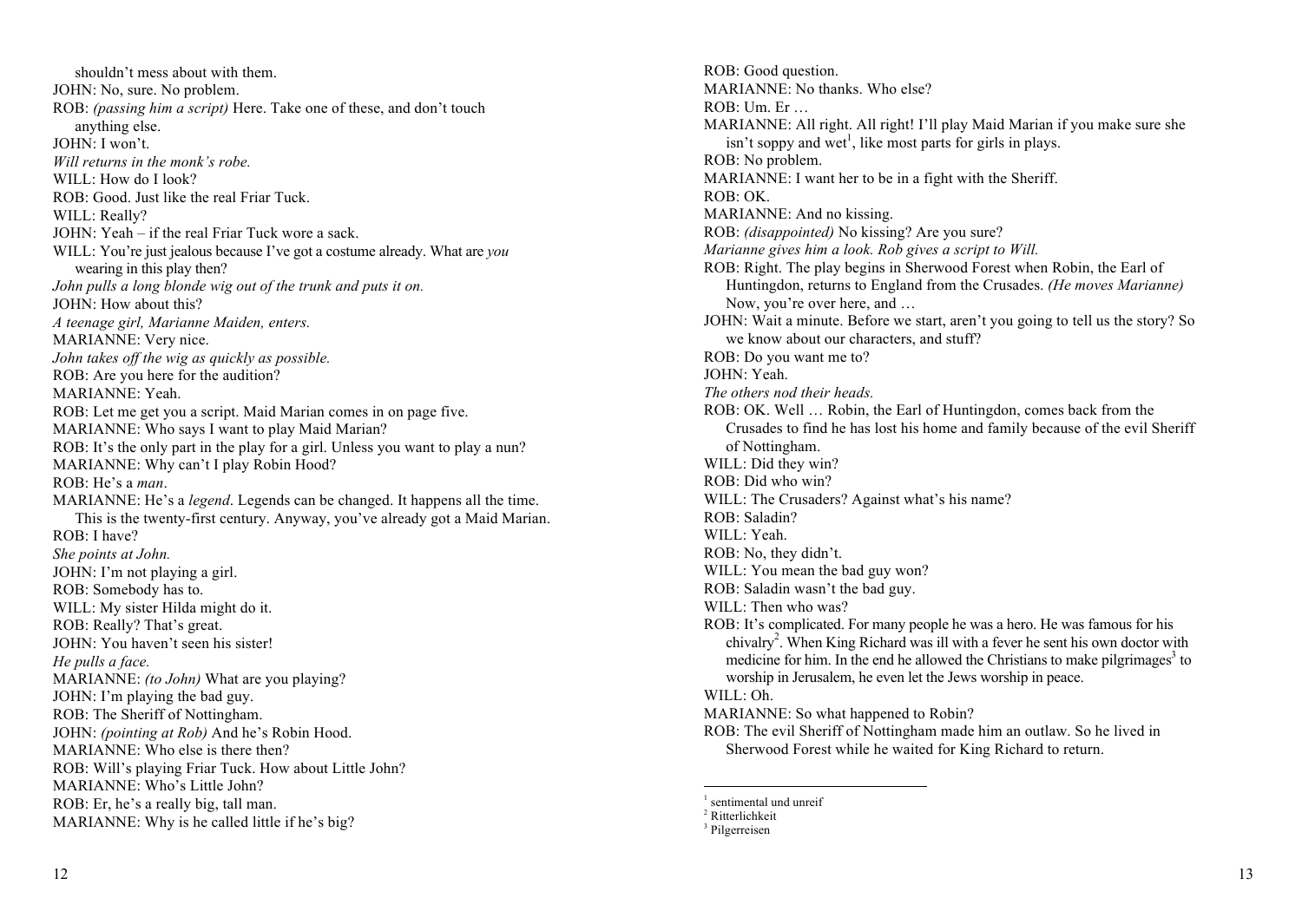WILL: Was he on his own? ROB: No, he was with some other outlaws called the merry men. MARIANNE: The merry *men*? No merry women? ROB: Sorry, no. MARIANNE: Typical! WILL: How many of these merry men were there? ROB: Lots. WILL: How are we going to do them? There are only four of us. ROB: I don't know. I thought a lot more people would be here tonight. JOHN: What about using these? *He takes some very childish wooden puppets on sticks<sup>1</sup> out of the trunk. He moves them about very badly, and talks for them at the same time.*  JOHN: Hello everybody. We're the merry men. We live in the forest and we are very merry. Ho, ho, ho. WILL: That's not going to work. MARIANNE: *(looking in the trunk)* I've got an idea. Look! *She takes a false beard out of the trunk and puts it on.*  JOHN: It suits you. MARIANNE: If we put these on we can be the merry men ourselves. Here! *They all put beards on.*  JOHN: There are still only four of us. It won't work. MARIANNE: But there are lots of beards. JOHN: So what? MARIANNE: So, we can use the audience. Get people to join  $in^2$  with us. ROB: Marianne, you're a genius. MARIANNE: I know. JOHN: What do these merry men do? ROB: They hide out in Sherwood Forest and steal from rich people as they pass by, then Robin gives the money to the poor. MARIANNE: And what about Maid Marian? What does she do? ROB: Robin falls in love with her*.*  MARIANNE: Is that it? Slushy garbage<sup>3</sup>. That has to change. What else? ROB: Um, he wins an archery<sup>4</sup> contest. WILL: A what? MARIANNE: A competition with a bow and arrow. WILL: Oh. ROB: And finally all his problems are solved when King Richard escapes from Dürnstein castle in Austria, returns to England and knights<sup>5</sup> him.

MARIANNE: Just a minute. Why was King Richard in Dürnstein castle? ROB: Duke Leopold the Fifth of Austria caught him on his way home near Vienna, and locked him up. WILL: What for? ROB: I have no idea! But I do know that King Richard's minstrel Blondel went all around Europe in order to find him, and when the English finally paid the  $r$ ansom<sup>1</sup> to free him. Leopold built a whole town in Austria with the money. JOHN: Is that a fact? What town is that then? ROB: Am I an encyclopedia? Look it up on Wikipedia. So, what do you think of the story? JOHN: Sounds crap to me<sup>2</sup>. ROB: Can we just try the first scene? WILL: OK. MARIANNE: Alright. ROB: John? JOHN: Why not? ROB: Right. OK. Pick up your scripts then. The Sheriff of Nottingham is onstage, walking up and down. JOHN: Like this? *(He walks up and down.)* ROB: Perfect. And Robin Hood comes in from over here. Maid Marian, you are sitting here, embroidering<sup>3</sup>. (He takes some needlework from the trunk). MARIANNE: Embroidering? ROB: It's what women did in medieval times. MARIANNE: Great! Having babies and embroidering. It must have been a great life. ROB: Will, you can play a guard in this first scene. WILL: Great! *Rob takes a plastic helmet, sword and shield from the trunk for Will.*  ROB: OK, lets start. JOHN: *(walking up and down and reading from the script quite badly,)* Ha, Ha, Ha! I have a fool-proof plan. When Robin, Earl of Huntingdon, returns from the Crusades I can arrest him and throw him into my dungeons<sup>4</sup>. Then there will be nothing to stop me from marrying you, Maid Marian. Ha! Ha! Ha! Put down your embroidery and give me your hand to kiss. MARIAN: No! no! You beast! If only someone could save me! *(The Sheriff kisses her hand)* Oh, help! Help! Someone please help! *Rob enters.*

ROB: Don't worry, Marian. I won't let this brute harm you<sup>5</sup>.

<sup>&</sup>lt;sup>1</sup> kindlich aussehende Marionetten  $\frac{2}{\pi}$  (mit uns) mitmachen

 $3$  kitschiger Schmarren

<sup>4</sup> Bogenschießen

<sup>5</sup> zum Ritter schlagen

<sup>&</sup>lt;sup>1</sup> Lösegeld

 $2$  ich finde, das ist Mist

 $3 \text{ sticken}$ , handarbeiten  $4$  Verließ

<sup>5</sup> … ich werde es nicht zulassen, dass dir dieses Ungeheuer etwas antut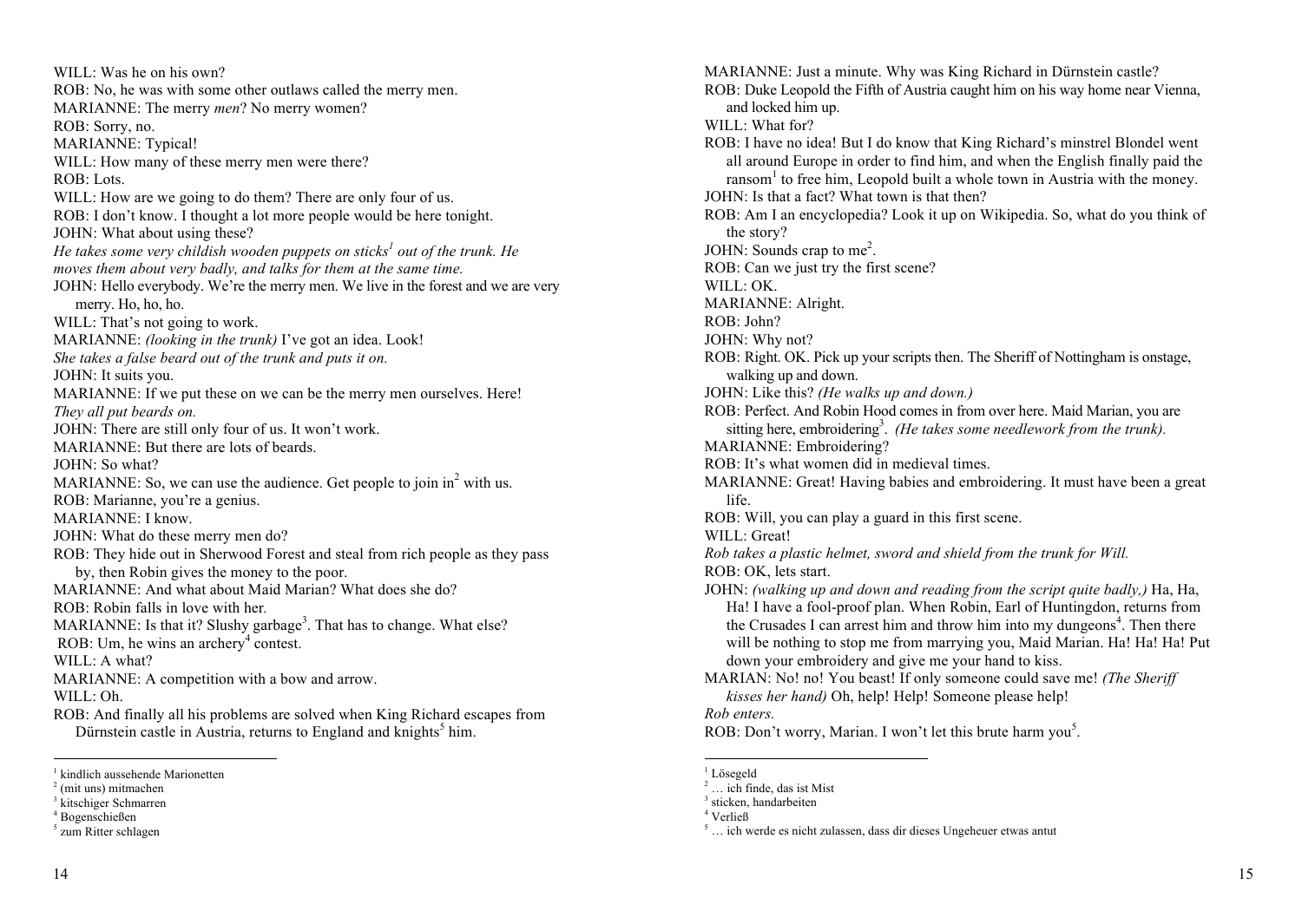*He takes the sword from Will and points it at John.*  JOHN: Curses<sup>1</sup>! *Marianne runs to Rob.* MARIANNE: Oh, Robin! How can I ever thank you? ROB: Quickly, Marian. We must go to my secret hiding place in Sherwood Forest. WILL: I'm not playing a tree. ROB: You don't have to. Right, now in this next scene we need the merry men. MARIANNE: Look. *(She points to the audience)* What about those kids over by the sports hall? We can ask some of them to help us. ROB: Oh yeah. *They go into the audience.*  ROB and MARIANNE: Excuse me. Will you come and help us?

*AUDIENCE INTERACTION* 

*At the end of the audience interaction the actors give the students a round of applause and send them back to their seats.*  MARIANNE: Thanks for your help, you were brilliant. ROB: *(to Will and John)* So, what do you think of the play? JOHN: Alright, I suppose. ROB: What do you think, Marianne? MARIANNE: It needs some changes. ROB: Really? MARIANNE: Why don't we all think about it over the weekend, and come up with some ideas to make it better on Monday night? JOHN: Good idea. WILL: Yeah. MARIANNE: Rob? ROB: *(sighs)* Alright. WILL: Wicked<sup>2</sup>! *They all high five<sup>3</sup> and exit. Music.*

### **Scene 4: Trouble with the Hoodies**

*The scene changes to the King John housing estate in Nottingham. There is graffiti everywhere. Rob enters, he is wearing a jacket with the logo of a supermarket on it.*

16 **16** 

because he wasn't afraid of anyone, and in real life I was a complete coward. This is where I live: the King John estate. I know it looks rough<sup>1</sup> but it's OK really, except for one thing ... the Hoodies. ROB: *(to audience)* I think the main reason I wanted to play Robin Hood was

*Two of the Hoodies enter. They move around Rob as they speak.* 

Yeah this is the King John estate, Don't you think it's really great? Tower blocks<sup>2</sup>, like concrete<sup>3</sup> trees, Graffiti, and dogs with fleas. Nothing much for us to do, So you better watch out or we'll mess with you. HOODIE 1 & 2:

ROB: Home. HOODIE 1: From work? Got a Saturday job now, have you? ROB: Yeah, in the supermarket. HOODIE 1: So you must have some money on you now then? ROB: I don't get paid until the end of the month. HOODIE 2: What, nothing? ROB: No. You have to work for a month before you get paid. HOODIE 1: That's alright. You can pay us at the end of the month, too. ROB: Pay you? What for? HOODIE 1: Leaving you alone. Fifty quid<sup>4</sup> will do it. ROB: Fifty quid? I can't give you that much. I won't have anything left. HOODIE 2: So? ROB: I have to give my mum some money. Help with the rent. HOODIE 1: OK. No problem. Forty-five quid will be fine. ROB: No. HOODIE 1: *(threateningly)* Do you want KJ to come and find you? ROB: *(scared)* No. HOODIE 2: Then make sure you have the money. *Marianne Maiden enters. She is carrying a bag of shopping. MARIANNE: Hey, Rob. Is everything alright?* HOODIE 2: What do you want? MARIANNE: Leave him alone. HOODIE 2: *(moving towards her)* Make me. HOODIE 1: So, where are you going, Loxby?

 <sup>1</sup> Verdammt! (eig.: Flüche)

 $2$  spitzenmäßig, geil

 $3$  Handschlag mit erhobenen Händen (Give me five')

nder die Gegend, wo raue Sitten vorherrschen; heruntergekommen<br><sup>1</sup> eine Gegend, wo raue Sitten vorherrschen; heruntergekommen 1 eine Gegend, word vorherrschen; heruntergekommen; heruntergekommen; herrschen; herrschen; heruntergekommen;

 $2$  Hochhäuser

 $3<sup>3</sup>$  Beton

<sup>&</sup>lt;sup>4</sup> (Britische) Pfund (umgangsspr. Ausdruck)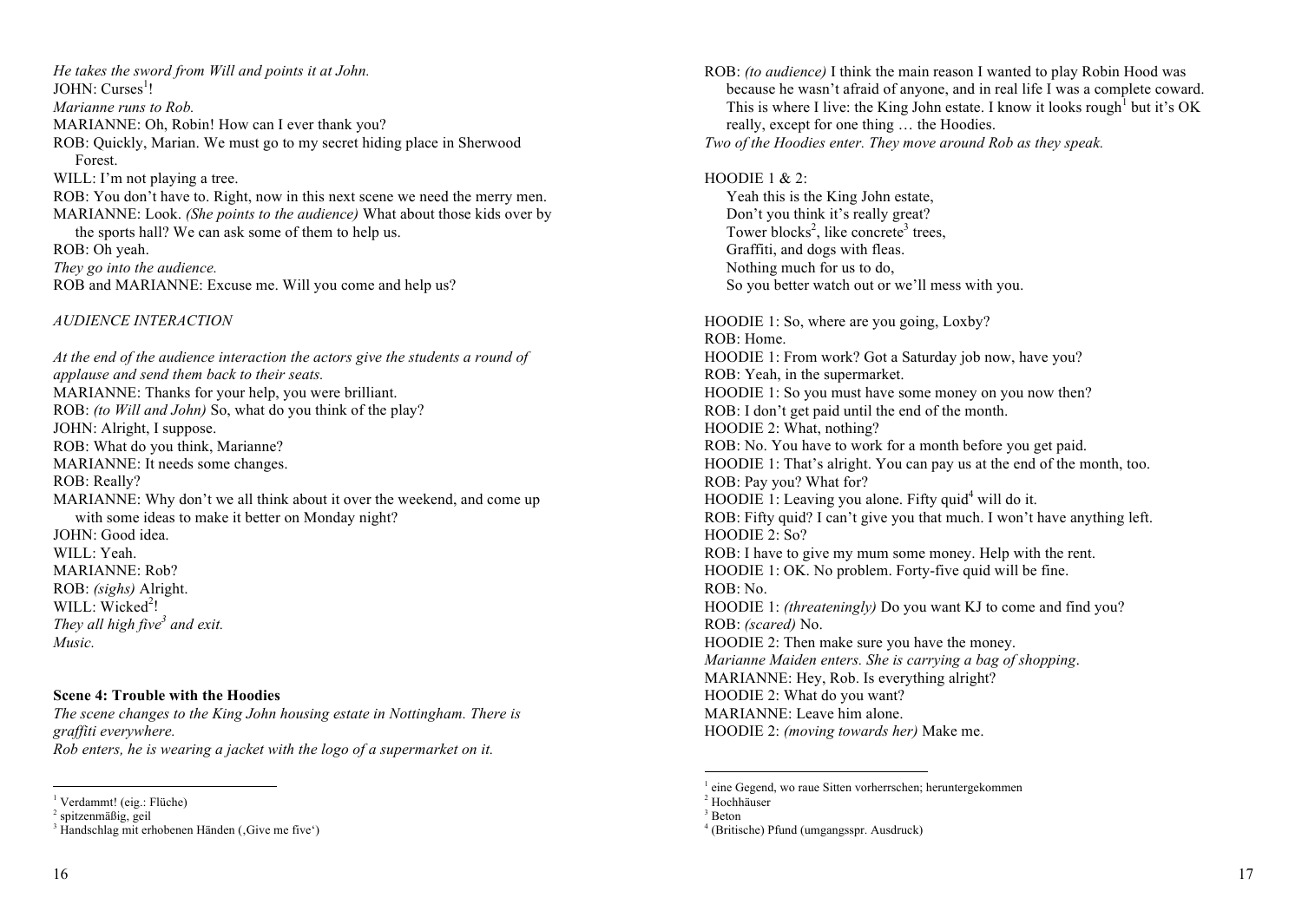# VIENNA'S English THEATRE<br>SINCE 1963<br>12 Sent-22 Oct 2016

## **12 Sept – 22 Oct 2016 WOODY SEZ - The Life & Music of Woody Guthrie**

*This musical celebrates a giant of American music, Woody Guthrie, known since the 1930s and '40s as "America's greatest folk poet".* WOODY SEZ is a joyous, toe-tapping, and moving musical event, transporting the audience through the fascinating, beautiful, and sometimes tragic story of Woody Guthrie's life with over twenty-five of his most famous songs. The combination of the cast's infectious enjoyment, Woody's incredible journey, and a stirring mix of moving ballads and energetic foot-stompers make this a must see.

### **7 Nov – 22 Dec 2016**

### **TWELFTH NIGHT** by William Shakespeare

Duke Orsino is deeply in love with Lady Olivia, who is in mourning for her recently deceased brother and refuses to receive any messages from Orsino. Meanwhile, Viola is washed ashore following a shipwreck in which she believes her twin brother, Sebastian, has drowned. Disguising herself as a young man under the name Cesario, she enters the service of Duke Orsino and quickly finds her way into his favour. Orsino sends the "young man" to woo the Countess Olivia, much against Viola's will, for she has fallen in love with the Duke herself ….

### **16 Jan – 25 Feb 2017**

### **SLEUTH** by Anthony Shaffer

The ingeniously twisted plot is set in a cosy English country house owned by celebrated mystery writer, Andrew Wyke. The writer's home reflects his obsession with the inventions and deceptions of fiction and his fascination with games and game-playing. He lures his wife's lover, Milo Tindle, to the house under the pretence of welcoming Tindle's taking her off his hands. Wyke makes a proposal the young, penniless lover can't resist which sets off a chain of audacious bluffs and double bluffs with a chilling outcome.

### **13 March – 22 April 2017**

### **OUTSIDE MULLINGAR** by John Patrick Shanley

Family farms, feuds and fences have separated neighbours Rosemary and Anthony since childhood. The two eccentric introverts straddling forty have spent their entire lives in rural Ireland. Rosemary watches the years slip by whilst hoping for the painfully shy Anthony to notice something beyond a patch of grass. When his father threatens to disinherit him, not considering his son the right candidate to take over the family farm, Anthony discovers that the beautiful and tenacious Rosemary holds the key to his future. Their rocky journey to happiness is deeply moving and funny, whilst they try to overcome the biggest obstacle – themselves.

### **28 April – 11 May 2017** VET'S YOUTH ENSEMBLE presents *The Rock Musical* **RENT** by Jonathan Larson

*The Vienna's English Theatre Youth Ensemble was started in 2011 to serve as a practical training ground for young actors and actors in training interested in performing in English.* 

The Tony Award winning rock musical, RENT, deals with a group of aspiring artists living in New York City's East Village in the late 1980's; trying to survive and celebrate life under the shadow of poverty and the AIDS epidemic. A modern version of Puccini's opera "La Bohème", the story follows Mark, an aspiring filmmaker, and his friends, as they face the issues of everyday life in the artistic lower class, struggling to pay the rent while searching for love and happiness. Written by the talented young lyricist/musician Jonathan Larson, RENT was an instant Broadway sensation; winning a Pulitzer Prize in 1996, as well as a Tony Award for Best Musical.

### **12 – 14 May 2017**

### **ENGLISH LOVERS**  Best Improv in town!

Back by popular demand! Let the legendary, award-winning English Lovers amaze, amuse, excite, dazzle, daze and delight you & romp, stomp and vamp their way into your hearts again. They act, they sing, they dance, they mime and they rhyme – nothing is impossible for these accomplished improvisers! No two shows the same. Every night an adventure. Secure tickets fast to be transported into their magical world of spontaneous storytelling!

### **29 May – 8 July 2017**

## **BEAU JEST** by James Sherman

Chicago resident teacher Sarah Goldman is a nice Jewish girl with a problem: her parents want her married to a nice Jewish boy. They have never met her boyfriend, the very un-Jewish WASP executive Chris. As the devoted daughter that she is, Sarah wants to make her parents happy and so she invents a perfect Jewish boyfriend, "Dr. David Steinberg". Before long she finds herself caught in her own net. So she decides to contact an escort service to send her a Jewish date to impersonate this fictional boyfriend during a family dinner. Instead, they send Bob Schroeder, an aspiring actor, who does indeed look the part but unfortunately is as 'goy' as her real boyfriend. Luckily he is a good improviser and knows FIDDLER ON THE ROOF by heart. Sarah's parents are enraptured, and soon, so is Sarah …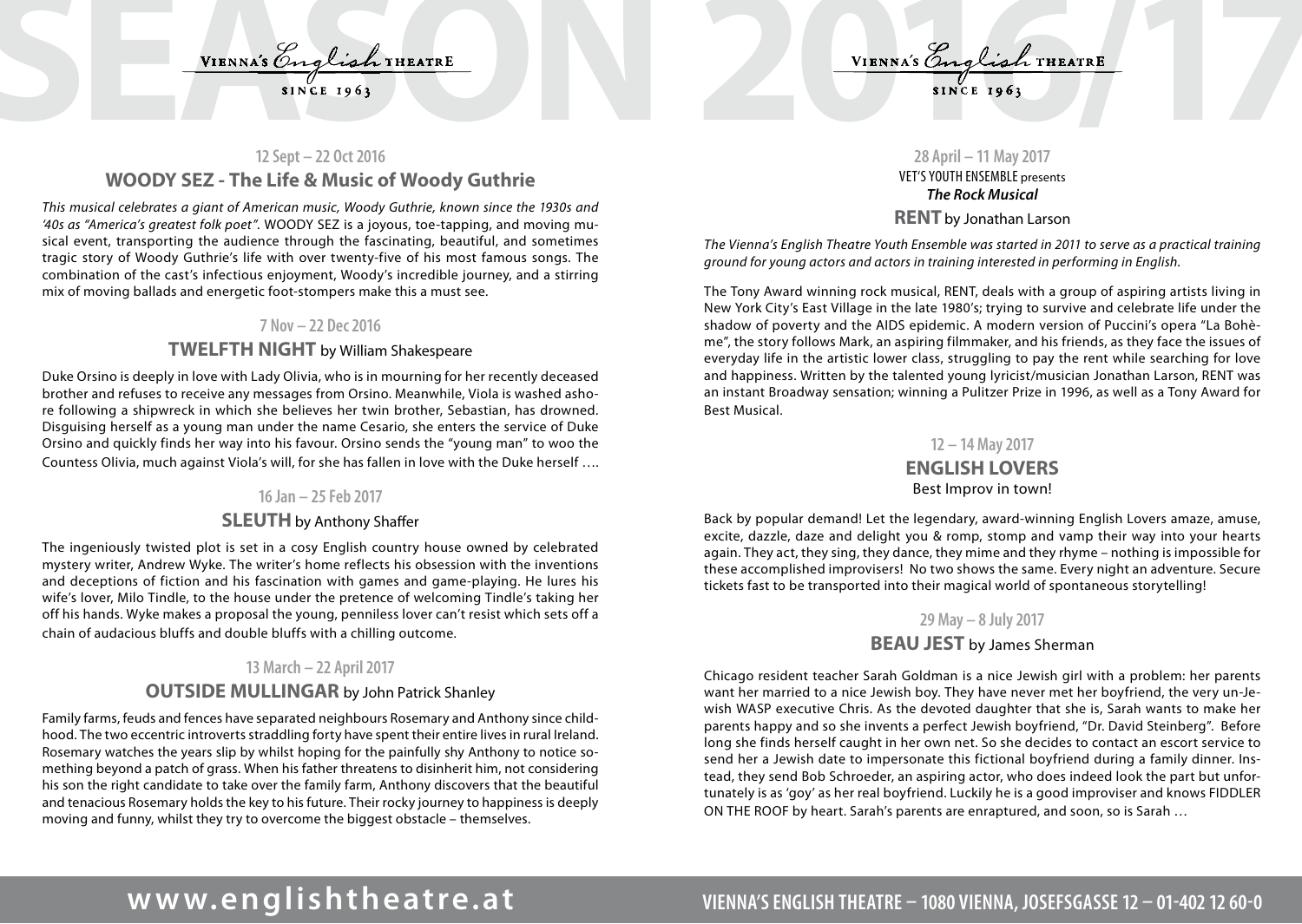*Hoodie 1 grabs Hoodie 2 and pulls him away from Marianne.* HOODIE 1: Come on. HOODIE 2: What? *Hoodie 1 whispers in Hoodie 2's ear.*  HOODIE 2: Oh. *Hoodie 2 backs away.*  HOODIE 1: *(calls back to Rob)* Don't forget. ROB: What was that all about? Why did they leave? MARIANNE: I don't know. They're just a couple of idiots. How are you, anyway? ROB: Alright, I guess. MARIANNE: Have you thought of any ideas for rehearsals? ROB: Not really. I've been working. MARIANNE: I know, I saw you in the supermarket. ROB: Oh. Have you thought of anything? MARIANNE: Why is it that in every story there is a boy hero? Why can't the girl ever do anything interesting instead of just being rescued<sup>1</sup>, and looking pretty? I think Maid Marian should rescue Robin Hood. ROB: I think she just did. How did you …? MARIANNE: I'm serious. It's really boring when in every story all anybody cares about is what your hair looks like or what kind of dress you wear. ROB: I suppose so. You'd look nice in a dress, though. *Marianne looks at him.* ROB: Um, sorry, I mean, I never thought about it before. MARIANNE: Well, it's time you did. There's more to life for girls than babies and embroidery, you know. ROB: OK, yeah. Fair enough<sup>2</sup>. MARIANNE: Why do you want to play Robin Hood, anyway? ROB: I don't know. MARIANNE: Come on. Why? ROB: Promise you won't laugh? I want to be a hero. Someone brave, tough<sup>3</sup>. I know it's ridiculous. MARIANNE: Not everybody can be tough, Rob. Anyway, I think you *are* brave. ROB: What do you mean? MARIANNE: Writing a play and standing up on a stage in front of the whole school. That's a pretty brave thing to do. ROB: Not really. I like acting. MARIANNE: Yeah. So do I. ROB: It's the only time you can get away from who you really are.

MARIANNE: Yeah. *(Pause)* Hey, do you like sponge cake<sup>1</sup>? ROB: Sponge cake? *Marianne takes a cake from her shopping bag.*  MARIANNE: It was on special offer. Why don't you come back and have tea? I only live over there. *She points to her block of flats.* ROB: Yeah, brilliant. Thanks, Marianne. MARIANNE: Then we can talk about changing your play! *Rob groans. They exit. Music.*

### **Scene 5: The second rehearsal**

*The trunk of props is on the stage. Will is in his Friar Tuck costume. He is holding a long wooden stick called a "quarterstaff"<sup>2</sup> . He is practicing a few moves. Rob enters.* 

ROB: Hi, Will. WILL: Hi, Rob. ROB: Where's John? WILL: Oh, he's putting his costume on. ROB: What, the proper<sup>3</sup> Sheriff of Nottingham costume? WILL: Yeah. ROB: Great. *John's voice comes from behind the set.*  JOHN: Hey! Will! Is Marianne here yet? WILL: No. JOHN: *(offstage)* Good. ROB: What's the matter? JOHN: *(offstage)* It's this costume. ROB: What about it? *John appears around the edge of the set. He is wearing a very funny-looking medieval costume. Will collapses laughing.*  JOHN: Right, that's it! I'm not wearing this. ROB: Wait! What's wrong with it? It's perfect for the medieval period. JOHN: People will laugh at me. ROB: They won't. *He points at Will who is still laughing.*  JOHN: He is!

<sup>&</sup>lt;sup>1</sup> gerettet werden (retten)<br><sup>2</sup> deine Sache, na schön

<sup>&</sup>lt;sup>3</sup> tapfer und knallhart

<sup>&</sup>lt;sup>1</sup> Biskuittorte

<sup>2</sup> 12,7 kg schwerer Stock/Stab, wurde als Waffe verwendet

<sup>&</sup>lt;sup>3</sup> das echte, typische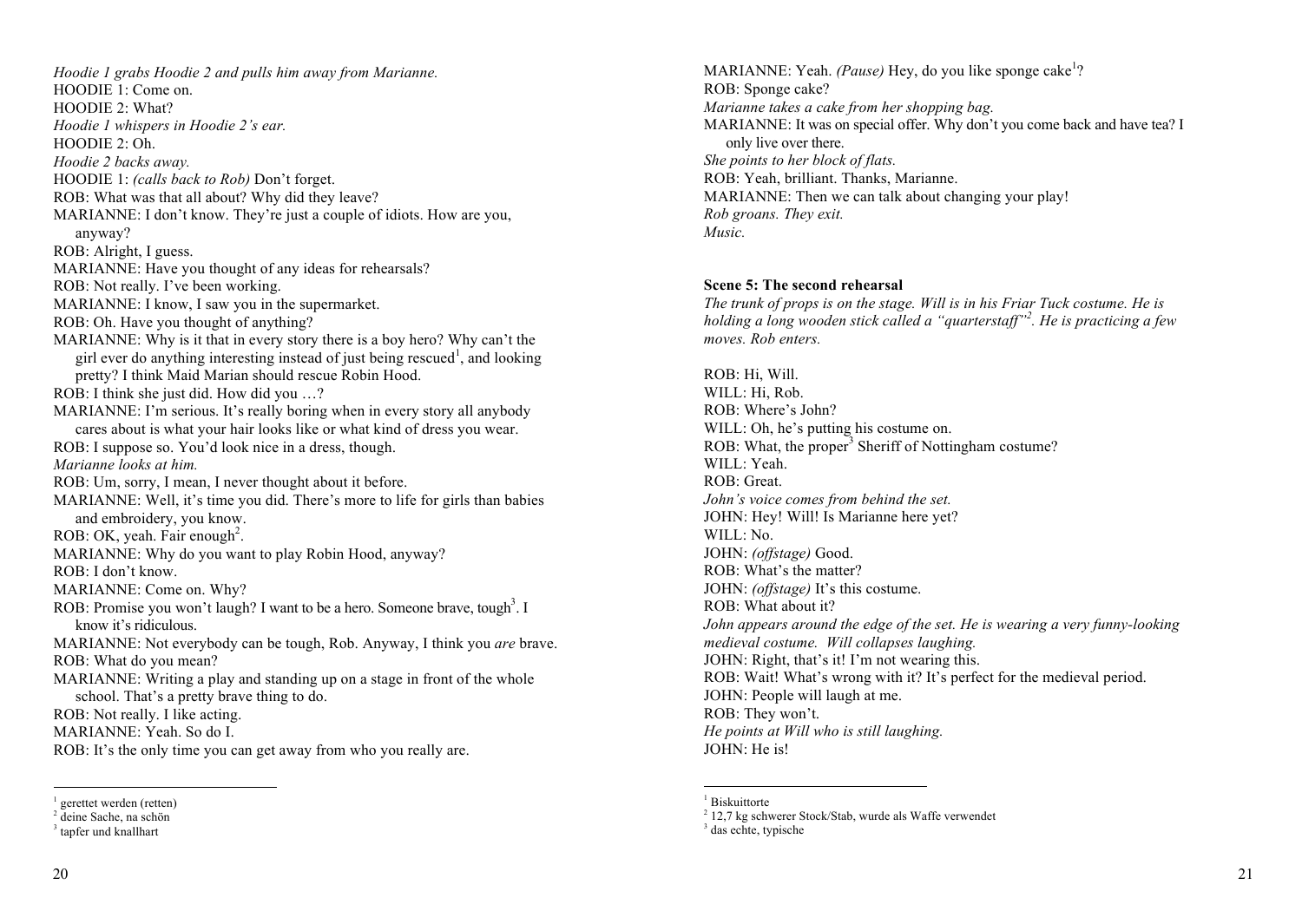ROB: Nobody else will laugh. You look cool. Mean. JOHN: Really? ROB: I promise you. *Marianne enters*. MARIANNE: Hi, Rob. Will. John! What are you *wearing*?! *(She laughs.)* JOHN: *(to Rob)* If you make me wear this costume I quit the show<sup>1</sup>! ROB: No! Please! OK, you don't have to wear it. We will find something else. Just keep it on for rehearsals tonight. Please! We don't have time to mess about changing<sup>2</sup> all evening. JOHN: Alright. *(To Will)* Just stop laughing at me. *(To Marianne)* And you! MARIANNE: Sorry. *(She tries to stop laughing.)* WILL: Yeah, I'm sorry, too. I'll stop now. *(He laughs again.)* Sorry. Are we going to show them, then? JOHN: When you stop laughing. WILL: OK. OK. I've stopped. *(He laughs again.)* ROB: Show us what? JOHN: We had some ideas over the weekend. ROB: Great. What are they? JOHN: First of all, we think that plays are boring. ROB: Oh! JOHN: What young people want to see is something more exciting. ROB: Like what? WILL: Like films. If this play had some special effects<sup>3</sup> or something  $\dots$ ROB: Special effects? WILL: Real blood. JOHN: Explosions. WILL: Aliens. JOHN: Dinosaurs. WILL: Slowmotion fights<sup>4</sup>. JOHN: Yeah. *He clicks his fingers, music starts. John and Will perform a rather silly slowmotion fight.*  WILL: So? Do you like it? ROB: I'm not sure. I'll have to think about it. JOHN: We're just trying to help. ROB: I know. Thanks. MARIANNE: Right. Here we are. *She takes some scripts out of her bag and hands them out to Rob, Will and John.*  ROB: What are these?

MARIANNE: The new scripts. ROB: New scripts? MARIANNE: Yes. ROB: What do you mean? MARIANNE: I wrote some new scenes for the play last night. WILL: So did I. ROB: *You* did? WILL: Yeah, and so did John. JOHN: Yeah. MARIANNE: Can we do mine first? *Will and John nod.*   $ROB: B$ ut... MARIANNE: This is the new first scene. Shall we rehearse it? JOHN: Cool. MARIANNE: Right. Rob, you are offstage, and John, you are walking up and down. Will, you are still the guard. *She sits down and takes her embroidery out.*  JOHN: *(looking at the script)* This bit looks the same as before*… (he walks up and down, acting it slightly better this time)* Ha! Ha! Ha! I have a foolproof plan. When Robin, Earl of Huntingdon, returns from the Crusades I can arrest him and throw him into my dungeons. Then there will be nothing to stop me from marrying you, Maid Marian. Ha! Ha! Ha! Put down your embroidery and give me your hand to kiss. *He reaches out for Marianne's hand, and she sticks her needle into it.* JOHN: Aghhhhhh! Flipping heck<sup>1</sup>!! ROB and WILL: What? What is it? What's the matter? JOHN: She stabbed me in the flipping hand<sup>2</sup>! MARIANNE: Don't be such a baby. JOHN: It really hurts … It's bleeding, look! MARIANNE: It's not. JOHN: It is. MARIANNE: Just press your finger on it, then. It'll stop in a minute. JOHN: No it won't. It needs a plaster. MARIANNE: Here, let me. *She presses her finger on it.*  JOHN: Ow!! *He exits. Will follows him.*  ROB: Now look what you've done. MARIANNE: I hardly<sup>3</sup> touched him.

 $\frac{1}{1}$  ... dann kannst du mich vergessen (dann höre ich auf!)

<sup>2</sup> mit Umziehen beschäftigen, herumtun

<sup>3</sup> Spezialeffekte (wie in Filmen)

<sup>4</sup> Kampfszenen in Zeitlupe

 $<sup>1</sup>$  verdammt noch mal (sehr umgangsspr.)</sup>

<sup>2</sup> sie hat mich in meine verdammte Hand gestochen <sup>3</sup> kaum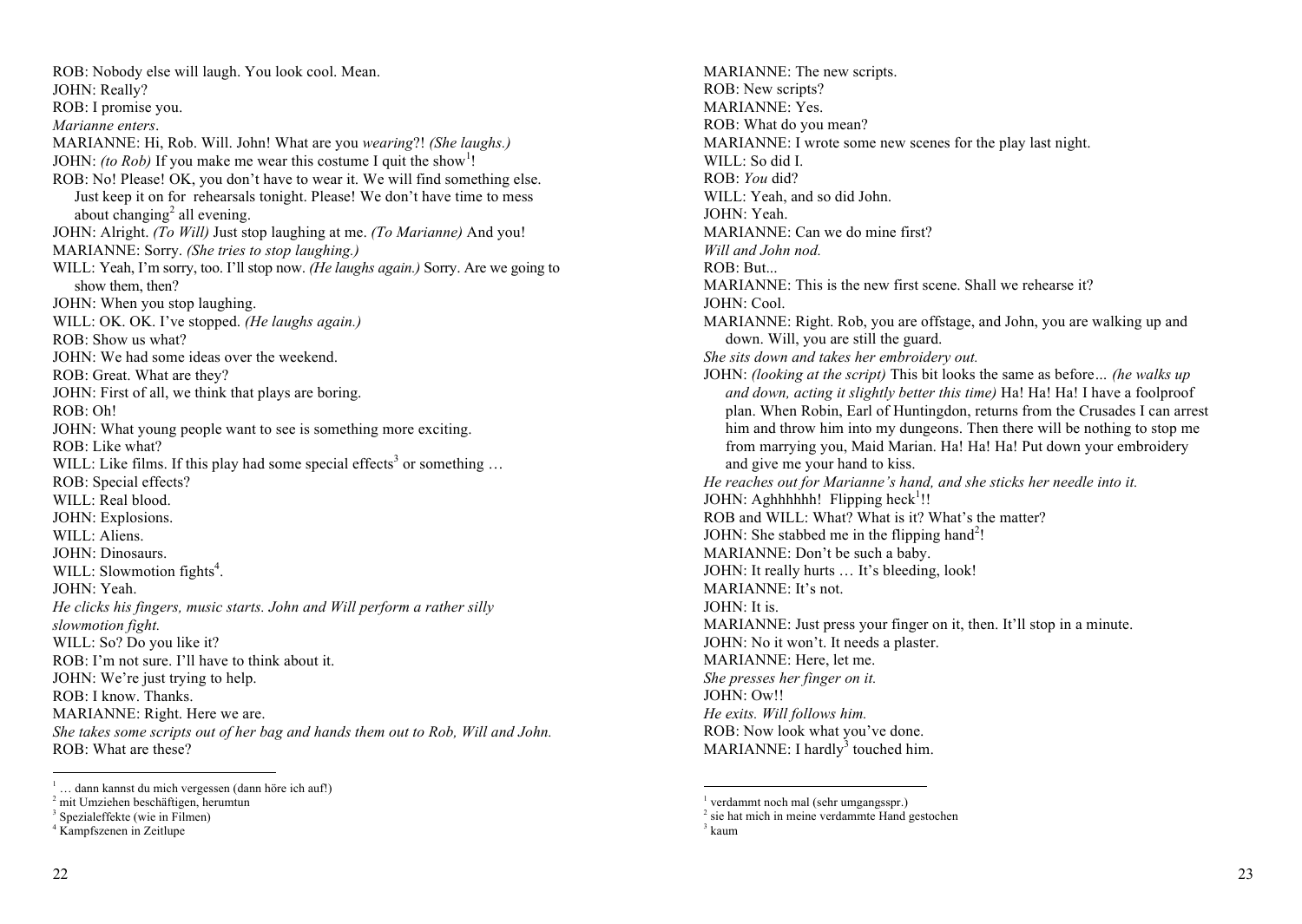ROB: That's not the point. MARIANNE: Anyway, that's what happens in the scene. ROB: What? MARIANNE: The Sheriff runs out to put a bandage on his hand. Then Maid Marian tears the curtains up and makes a rope ladder $^1$ . ROB: But … MARIANNE: She climbs out of the window, swims across the moat<sup>2</sup>, and meets Robin in the forest. ROB: What does Robin do? MARIANNE: He waits for her. ROB: Is that all? MARIANNE: He can be embroidering if you like. *She hands him the embroidery. Will returns with John. John's hand is in a huge bandage.*  WILL: Can we do it my way now? The scene? ROB: Why not? It can't be worse than the last one. MARIANNE: *(angry)* What do you mean? ROB: Never mind. WILL: Alright. It starts the same as the other one did. The Sheriff is walking up and down. JOHN: I'm not kissing her hand this time. MARIANNE: No, you're right. You aren't. WILL: Don't worry about that. Right. Off we go. JOHN: It's the same again! *(very quickly)* Ha! Ha! Ha! I have a foolproof plan. When Robin, Earl of Huntingdon, returns from the Crusades I can arrest him and throw him into my dungeons. Then there will be nothing to stop me from marrying you, Maid Marian. Ha! Ha! Ha! Put down your embroidery and give me your hand to kiss. *Will crosses to John and points his plastic sword at him.*  WILL: Ah ha! Stop right there you evil Sheriff of Nottingham! Leave her alone. JOHN: You can't do that. You're supposed to be my guard. WILL: Yes, but secretly I'm one of the merry men. You are under arrest. *(To Marianne)* Now you run over to me and say "Oh Will, how can I ever thank you", and then you give me a big kiss. MARIANNE: You must be joking. ROB: You must all be joking. JOHN: It's my turn now. ROB: Don't tell me. The Sheriff turns out to be the hero<sup>3</sup>? JOHN: How did you know?

ROB: Never mind. I've had enough. If you want to change everything around then go ahead. But you can do it without me. I quit! *He exits angrily.*  WILL: I think he's a bit upset. JOHN: Really? Do you think so? MARIANNE: Perhaps we were a bit mean to change everything. It is his play, after all. JOHN: Send him a text. MARIANNE: He's had his mobile stolen. I'll go round to see him. We can ask him to meet us later at the Bow and Arrow Youth Club. I'm helping out there tonight. JOHN: OK. MARIANNE: See you later then? JOHN & WILL: Yeah. Later.

*Music*.

**Scene 6: The Bow and Arrow Youth Club** 

*Two of the Hoodies enter.* 

### HOODIES:

The Bow and Arrow Youth Club is here on our estate It's somewhere for the kids to go. And it stays open 'till late. There's table tennis, football, too There's really quite a lot to do. It's the only place where everyone goes. It's a pity someone broke all the windows.

*They pretend to throw stones – the sound of breaking glass*. *They both run off*. *The scene changes to inside the Bow and Arrow Youth Club. Marianne enters with Rob. She has a broom.* MARIANNE: You'll have to stay in here while I clean the glass up. ROB: Idiots. MARIANNE: It's the second time this month. ROB: Do you want some help? MARIANNE: No. It's fine. I'll be back in a minute. *Marianne exits. John and Will enter. They bring a soft drink for Rob. Will has a giant-size cup for himself.*  ROB: Thanks. JOHN: *(to Will)* Didn't they have any bigger cups? WILL: I need to keep my strength up. *(He takes a huge slurp<sup>1</sup> of his drink*)

<sup>&</sup>lt;sup>1</sup> Strickleiter

<sup>2</sup> Burggraben

<sup>3</sup> der Sheriff stellt sich als der Held heraus

 <sup>1</sup> einen Riesenschluck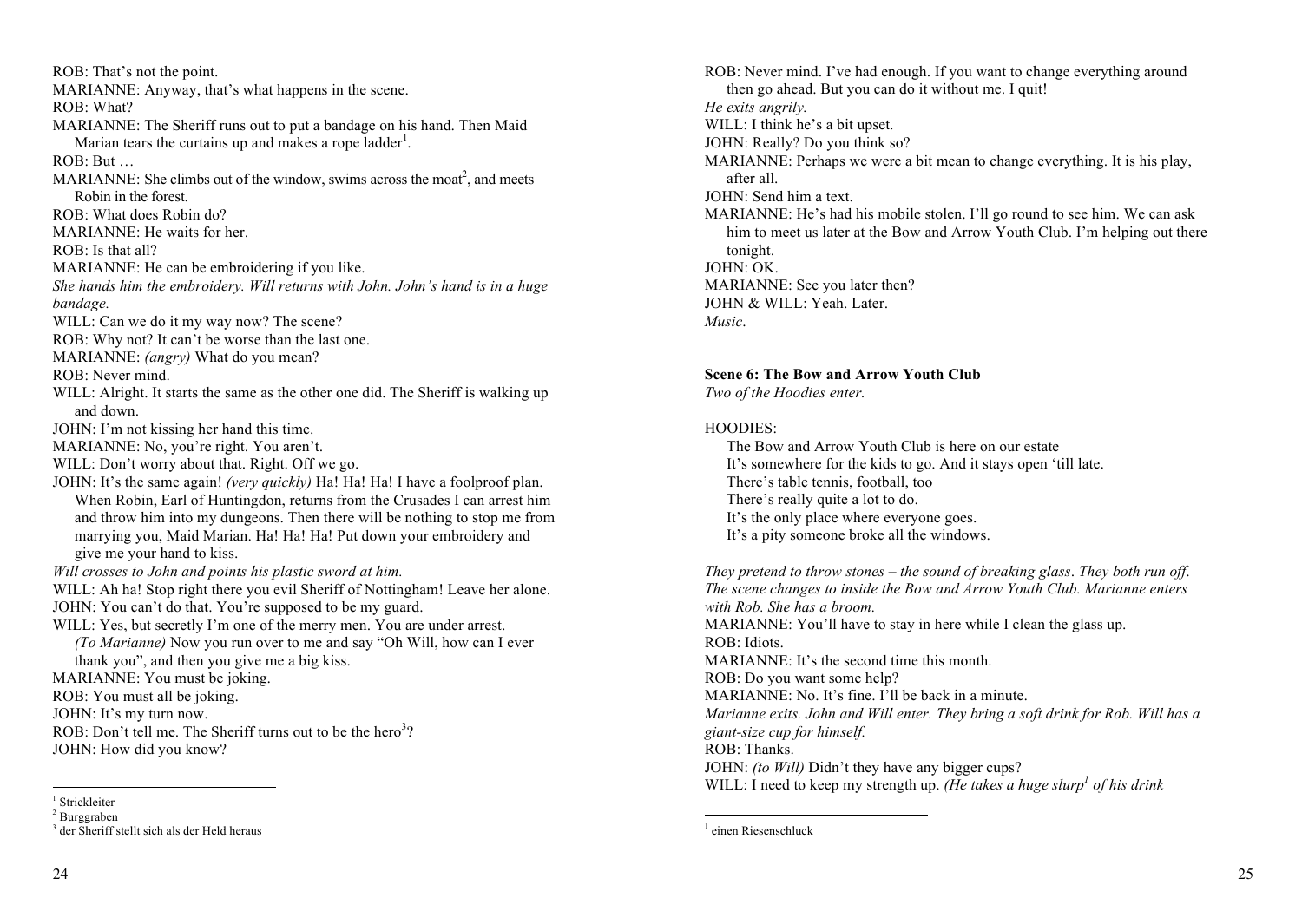*through a straw.)* JOHN: So I see. *(To Rob)* Look, Rob. We want to apologize. We'll do the play your way, OK? ROB: Thanks, John. That's really nice of you. But it doesn't really make any difference. I've changed my mind about Robin Hood. WILL: Why? ROB: I've been thinking about the story. I don't think that someone who steals from other people is a hero. JOHN: But if those people are bad? ROB: Stealing is stealing. Nothing changes that. JOHN: But Robin Hood steals from rich people. ROB: So what? Just because someone is rich it doesn't mean it's OK to steal from them. Does it? JOHN: No. But Robin Hood gives the money away to the poor. ROB: So what? And how do we know he does? The real Robin Hood might have paid someone to write a story about him. How do we ever know who or what a hero is really like? We choose someone to be a hero but we don't really know anything about the true story. For some people King Richard was a hero, for others Saladin was. Perhaps the evil Sheriff of Nottingham wasn't evil at all. It just depends who is telling the story. Robin Hood and his merry men? For all we know<sup>1</sup> they were just a gang of thieves. Just like the **Hoodies** *Marianne returns.*  MARIANNE: What about the Hoodies? ROB: I bet they don't think what they're doing is really bad. They probably think people like me deserve<sup>2</sup> to have things taken from them. MARIANNE: Have they been threatening you again? ROB: Just forget it. MARIANNE: What's going on? JOHN: *(to Marianne)* He doesn't want to do Robin Hood any more because he thinks the story is about stealing. WILL: The story *isn't* about stealing. JOHN: What? WILL: I said the story isn't about stealing. Not really. ROB: It isn't? WILL: No. JOHN: What *is* it about then, Einstein? WILL: It's about the weak standing up to the strong<sup>3</sup>. *Rob, John and Marianne look at Will.*

JOHN: Give me some of that drink, big man. It must be good for the brain. *He takes the cup of drink from Will.*  ROB: In real life if the weak try to stand up to the strong they just lose. MARIANNE: The best way for the weak to stand up to the strong is for the weak people to work together. WILL: Like the merry men. MARIANNE: It's nearly seven-thirty. Come on! JOHN: Come on where? MARIANNE: There's a darts contest in the main hall. JOHN: Darts? Darts is a game for old men. We're not interested in playing darts. MARIANNE: First prize is fifty pounds! JOHN: Fifty pounds? Why didn't you say so before? Follow me! *The scene transfers to the main hall at the youth club, a darts board is revealed<sup>1</sup> .*  MARIANNE: I can't believe none of you have ever played darts before. WILL: How do you do it? MARIANNE: It's easy. You take the darts and you throw them at the board. *Will mimes throwing a dart. He does it really badly*. MARIANNE: Careful! WILL: Sorry. JOHN: You're hopeless, Will. Give them to me. Now sit back and watch this! *He mimes throwing a dart. It sticks into the floor<sup>2</sup> . Will laughs.*  JOHN: My hand slipped. Let me try again. *John mimes pulling it out of the ground. It is stuck.*  MARIANNE: Give the darts to Rob. JOHN: I will if I can! *He mimes passing the darts to Rob.*  ROB: *(to Marianne)* Don't you want a go? MARIANNE: I'm too short-sighted. ROB: How do you do it? MARIANNE: Aim for the middle of the dart board. ROB: There? *He mimes throwing a dart.*  MARIANNE: Bullseye<sup>3</sup>! WILL: Right in the centre. JOHN: It was just a lucky shot. He can't do it again. *Rob mimes throwing a dart.*  WILL: Wow! MARIANNE: It's split the other one in half! Rob, you have to enter the competition<sup>4</sup>.

 <sup>1</sup> vielleicht (wir wissen nichts Genaues)

<sup>&</sup>lt;sup>2</sup> verdienen

<sup>3</sup> die Stirn bieten, sich gegen jemand behaupten

<sup>&</sup>lt;sup>1</sup> eine Dartscheibe wird sichtbar

<sup>2</sup> er bleibt im Fußboden stecken

<sup>&</sup>lt;sup>3</sup> Ins Schwarze getroffen!

<sup>4</sup> am Wettbewerb teilnehmen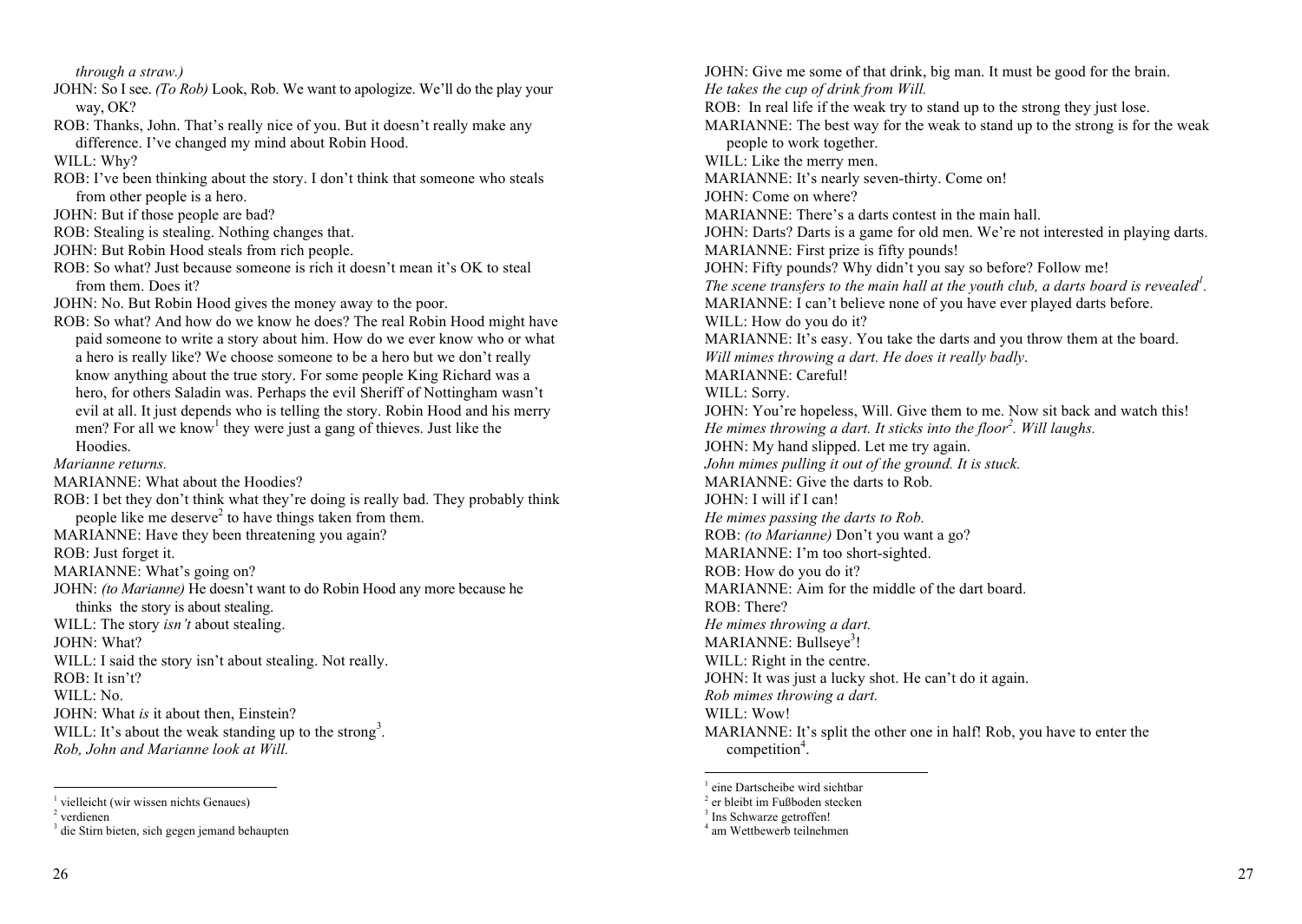$ROB: OK$  I will. *The actors do a slowmotion mime of the darts competition, which Rob finally wins. They celebrate.*  ROB: Fifty quid. Fantastic! JOHN and WILL: Yeah. Nice one, Rob. MARIANNE: Well done. ROB: Yeah. It's great. This means I can pay them, after all. MARIANNE: Pay who? ROB: Nobody. MARIANNE: You don't mean the Hoodies, do you? ROB: No. MARIANNE: Rob? JOHN: Leave him alone. It's his money. It's up to him what he does with it. MARIANNE: I know, but ... *Rob thinks for a moment, and then holds the money out.*  ROB: Here. *He offers ten pounds to each of them.*  JOHN: What are you doing? ROB: Sharing out the money. JOHN: Why? ROB: Because you helped me to win it. WILL: No, we didn't. ROB: Yes, you did. You cheered me on<sup>1</sup>. Anyway, you're my friends. Aren't you? WILL: Of course we are. We're the merry men. *Marianne looks at him.*  WILL: And the merry girl! ROB: *(offering the money)* Here. JOHN: It's your money, Rob. ROB: Yes, it is, and I want to give some to you. MARIANNE: What about the Hoodies? ROB: What about them? Now do you want it or not? WILL: You bet. *He reaches for the money.*  MARIANNE: Just a minute. I'll take that. WILL: Eh? MARIANNE: It's brave of you to want to stand up to the Hoodies for once Rob, but as we said before, the weak need to stick together<sup>2</sup>, and I've got a plan.

Now hand over the cash. All of it. (*She puts her hand out. Rob thinks for a* 

*moment, then gives her the money.*) It's about time somebody showed those Hoodies where to get off<sup> $l$ </sup>. JOHN: You must be kidding. I used to know their leader KJ at primary school. He was mean even then. MARIANNE: Did you say they stole your mobile phone the other day? ROB: Yes. MARIANNE: And do you still have that bag of costumes for the show at your house? ROB: Yes, why? MARIANNE: What's your phone number? ROB: 07989 92018. What are you going to do? MARIANNE: I'm going to send them a little message*. Marianne calls Rob's phone using her own mobile. She puts on a different voice.*  MARIANNE: Hello, Rob. It's Hilda Parlett. WILL: That's my sister's name. What's going on? MARIANNE: *(to Will)* Shhh! *(into phone)* Just a quick message to say I'll meet you at nine o'clock tonight to pay you that fifty pounds I owe you. WILL: *(whispers to Rob)* My sister doesn't owe you any money, does she? *Rob shakes his head.*  MARIANNE: At the central bus station. See you later. Bye! *(She puts the phone in her bag.)* There, that should do it. WILL: Do what? I don't get it! *Rob and John look at each other. They don't understand, either.*  MARIANNE: Follow me. *She exits. The boys look at each other. They all shrug and then follow her. Music.*

### **Scene 7: The Bus Station**

*Marianne enters with Rob, Will and John. Marianne is holding a bag.* 

WILL: I still don't get it. JOHN: But Marianne just explained everything on the way here, Will. WILL: I know, but I still don't get it. ROB: It's simple. Marianne is going to pretend to be your sister Hilda. *Marianne takes a wig from the bag and puts it on.*  WILL: She doesn't look anything like my sister! MARIANNE: I know, but it's dark. I'll hide my face. There! *She turns away from Will slightly and pulls a funny face.* WILL: Oh! You do look a bit like my sister. ROB: She will put the money in her purse and hold it, so it can be seen.

 $<sup>1</sup>$  anfeuern</sup>

<sup>2</sup> zusammenhalten

 <sup>1</sup> … dass es genug ist/reicht; dass es Zeit ist, aufzuhören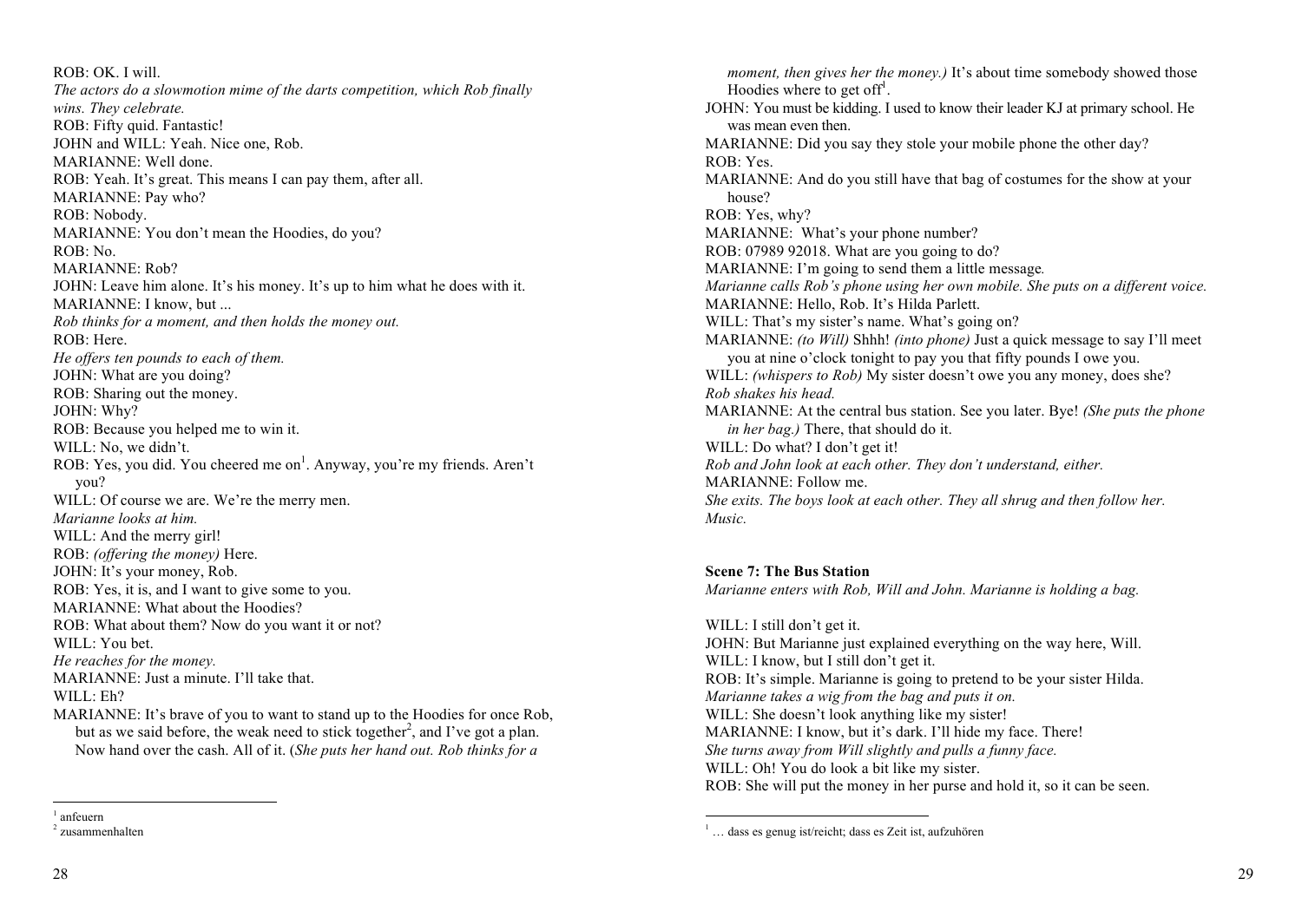*Marianne shows Will the money. She puts it in her purse.* WILL: But ... JOHN: KJ, the leader of the Hoodies, will think she has come to give Rob fifty pounds. He will try to take it away from her. MARIANNE: And we will surprise him. *She pretends to surprise John. John reacts.*  MARIANNE: Boo! JOHN: Agh! I'm surprised! WILL: Yeah, yeah, OK. I get all that. JOHN: Good. WILL: What I don't get is why the Hoodies won't just beat us all up? JOHN: *(thinking about it)* He's got a point, you know. I don't get that, either. MARIANNE: Just wait and see. I've got a foolproof plan. JOHN: That's good, because Will's with us. WILL: Watch it! MARIANNE: OK. Let's get ready. John, Will, off you go. *She gives them the bag.*  WILL and JOHN: OK. *They exit.*  ROB: What do you want me to do? MARIANNE: Just wait out of sight. The Hoodies won't recognize Will, or John. They'll be wearing costumes. But we don't want them to see you. ROB: OK. But I feel a bit silly just hiding. What if something goes wrong? MARIANNE: Then you can go to get help. But trust me. It's going to be fine. Go on! KJ will be here soon. ROB: OK. But I didn't bring my embroidery! *Rob exits.*  MARIANNE: *(to herself)* Now all I have to do is make myself look weak and ready to be robbed. *She puts the money into her purse and walks up and down nervously.*  MARIANNE: *(in a nervous voice)* Oh, dear. I wonder where Rob is? *KJ, the leader of the Hoodies, appears. He has a scarf masking his face<sup>1</sup> and is wearing a hooded sweatshirt with the hood lifted up.*  KJ: Looking for someone? *Marianne hides her face.*  MARIANNE: Oh! *She tries to get past him, but he stops her. She keeps her face hidden through all of this conversation.*  KJ: Bit late to be out alone isn't it? MARIANNE: What do you want? KJ: The fifty pounds you've got in your purse.

MARIANNE: *(hiding the purse behind her)* What fifty pounds? KJ: The fifty pounds you owe to Rob. He owes it to me. Now hand it over if you know what's good for you. MARIANNE: But how did you know about it? KJ: *(holds up Rob's mobile phone)* A little birdie told me<sup>1</sup>. Now hand it over! *He grabs her arm and twists it.* MARIANNE: Ow! *John jumps into view. He is wearing the Sheriff of Nottingham costume. He has a plastic sword and shield.*  JOHN: Aha! Take thy hands off this young damsel thou twerp<sup>2</sup>! KJ: What? JOHN: Prepare to defend thyself<sup>3</sup>! (He waves the sword in the air.) KJ: Get lost! *Will appears dressed as Friar Tuck. He holds a quarterstaff. He makes the sign of the cross.*  WILL: Dominus vobiscum brother. KJ: Are you two mental<sup>4</sup> or something? Do you think a couple of idiots dressed in Halloween costumes is going to scare me? JOHN: Um … yes. KJ: Well, you're wrong. *(To Marianne)* Now give me the money. *(To John and Will*) I'll deal with you two in a minute. WILL: *(to John)* Looks like the foolproof plan isn't foolproof after all.  $IOHN·No$ MARIANNE: I think it is. *Marianne twists out of his grip and pulls KJ's arm behind his back. She takes Rob's mobile from his hand.* KJ: Ouch! That hurts. *Marianne takes off her wig.* KJ: Marianne Maiden! MARIANNE: That's my name. Don't wear it out<sup>5</sup>. Now are you going to be good? KJ: *(scared)* Yeah! MARIANNE: Promise? KJ: Yes. I promise! MARIANNE: Then make sure you leave my friends alone. In fact, if I hear you've been stealing from anybody I will be very upset. Do I make myself clear? Well?

<sup>&</sup>lt;sup>1</sup> ... sein Gesicht ist durch einen Schal verdeckt

 $<sup>1</sup>$  ein Spatz hat es vom Dach gepfiffen</sup>

<sup>&</sup>lt;sup>2</sup> Nehmt Eure Hände von dieser hilflosen jungen Dame, Ihr Blödmann! (alte Sprachform: thy = your,  $thou = vou$ 

<sup>&</sup>lt;sup>3</sup> Verteidigt Euch!

<sup>&</sup>lt;sup>4</sup> … geht's noch/spinnt ihr …<br><sup>5</sup> … mach kein Aufhebens deswegen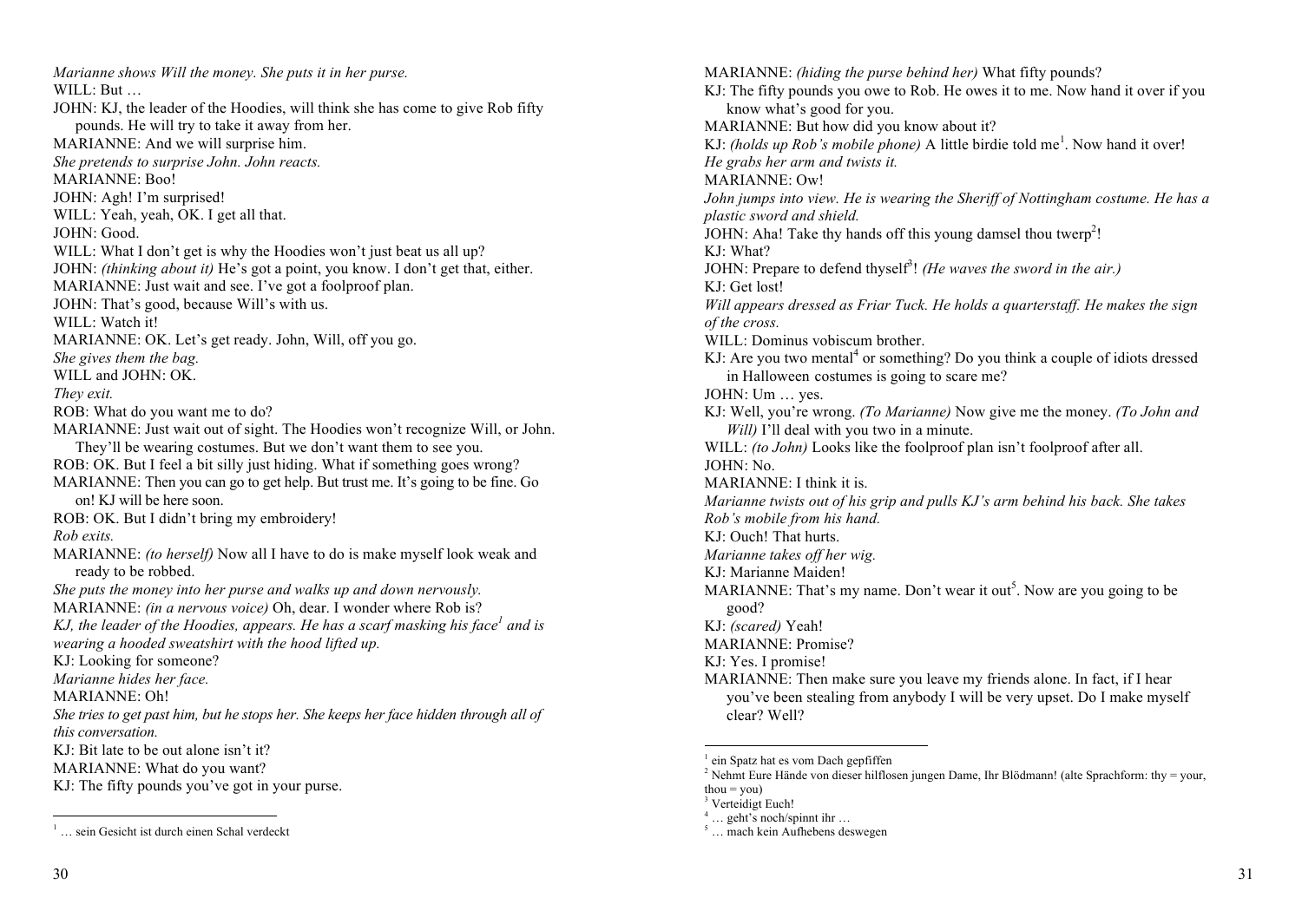KJ: Yes! MARIANNE: Good. Will! Sit on him. WILL: My pleasure. *He sits on KJ.* MARIANNE: John. JOHN: Yes, my lady? MARIANNE: You come with me to get Rob. We've got the rest of this bunch<sup>1</sup> to deal with. JOHN: *(to Will)* I'm starting to like this costume. *(He points at KJ)* Marianne, how did you do that? Why is he scared of you? MARIANNE: Ask him. KJ? KJ: She's Marianne Maiden. JOHN: I know that. KJ: National junior karate champion for Nottingham 2016. JOHN: Wow! *Marianne and John exit.*  KJ: I know who she is, but who the hell are you  $10t^2$ ? WILL: We're Marianne Maiden's merry men! *He opens a bar of chocolate and begins to eat. Music.* 

**Scene 8: The School Hall** *The school teacher Miss Sherreff enters. She speaks to the audience.*

MISS SHERREFF: Alright, everybody. Quiet please! Thank you! Now you won't have to wait much longer. Rob Loxby, John Little, Will Parlett and Marianne Maiden are almost ready to begin this evening's performance of the story of Robin Hood. *Rob enters dressed in his school uniform, not in a costume.*  MISS SHERREFF: Where's your costume? ROB: I don't need one. *Miss Sherreff exits.*  ROB: Good evening everybody. I'd like to welcome you to this evening's performance of Robin Hood … But I can't, because we couldn't agree on how to tell the story. So we wrote our own story and this is how it starts.

*John, Will and Marianne enter.* 

### *Together:*

We were going to tell the story of Robin Hood

How he stole from the rich, and how that was good But stealing is still stealing and it's just not cool At least that's what they tell us when we go to school Pushing round the weak<sup>1</sup> that's just plain wrong Be careful if you try it, they could turn out to be strong So instead of being mean and acting like the Hoodies Just put your hands together, and let's celebrate the goodies!

*They bow.* 

*The End*

<sup>&</sup>lt;sup>1</sup> Menge, Gruppe, Partie

 $2 \ldots$  wer zum Teufel seid ihr alle

 <sup>1</sup> … die Schwachen herumkommandieren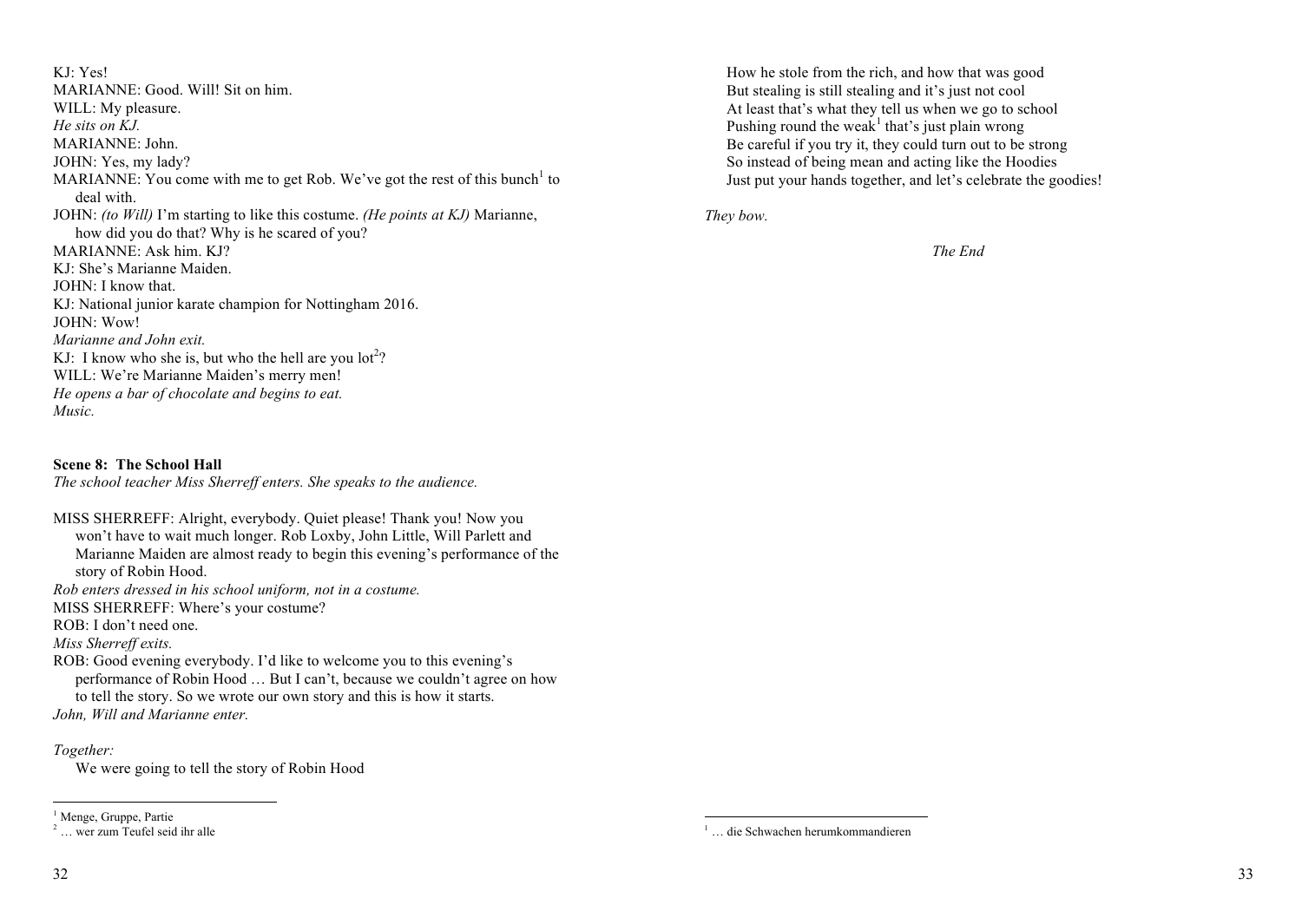### **Quick Comprehension Check**

### **Scene 1**

- Who or what are the Hoodies? Why are they called 'Hoodies'? What do they do?
- What is the full name of the first character? What does he do?
- The Hoodies are making fun of Rob. What else do they do to him?

### **Scene 2**

- What are the names of the other two boys? Can you describe them?
- Who was Robin Hood? In the story, where and when did he live?
- What happened during the Crusades? Why were they fought?

### **Scene 3**

- What happens at the first rehearsal? Who comes for a part in the play?
- Who plays which role? Match the roles with the names of the actors:

| Rob      | Friar Tuck                |
|----------|---------------------------|
| John     | Maid Marian               |
| Marianne | Robin Hood                |
| Will     | the Sheriff of Nottingham |

- Which costumes and stage props are in the trunk?
- What do you know about the legendary Robin Hood? Retell the story in your own words.

### **Scene 4**

- What does Rob do to earn some money?
- How much money do the Hoodies want from Rob, and what for?
- Why does Rob want to play Robin Hood?
- How does Marianne feel about the role of Maid Marian?

### **Scene 5**

- Marianne, John and Will want to make changes to the play. Which changes do they suggest?
- Does Rob like their suggestions? What does he do?

### **Scene 6**

- What is the Youth Club on the King John housing estate called? What can young people do there?
- What does Marianne need a broom for?
- Marianne, John and Will apologize to Rob. Why?
- How does Rob feel about Robin Hood now?
- What is the story of Robin Hood all about?
- Describe the scene of the darts competition.
- What does Rob do with the money he wins? Why?
- What does Marianne want to teach the Hoodies?
- Why does she make a call to Rob's mobile phone?

### **Scene 7**

- Who does Marianne pretend to be, and why?
- What does she do with the fifty pounds from Rob?
- How is John dressed and what does he do?
- Which clothes is Will wearing, and why?
- Why is KJ so afraid of Marianne?

### **Scene 8**

• What happens on the evening of the school play?

Did you like the play? Say why/why not! Which of the characters did/didn't you like? Why? Which part(s) of the play did you find really funny? Interesting? Silly? Romantic? Boring?